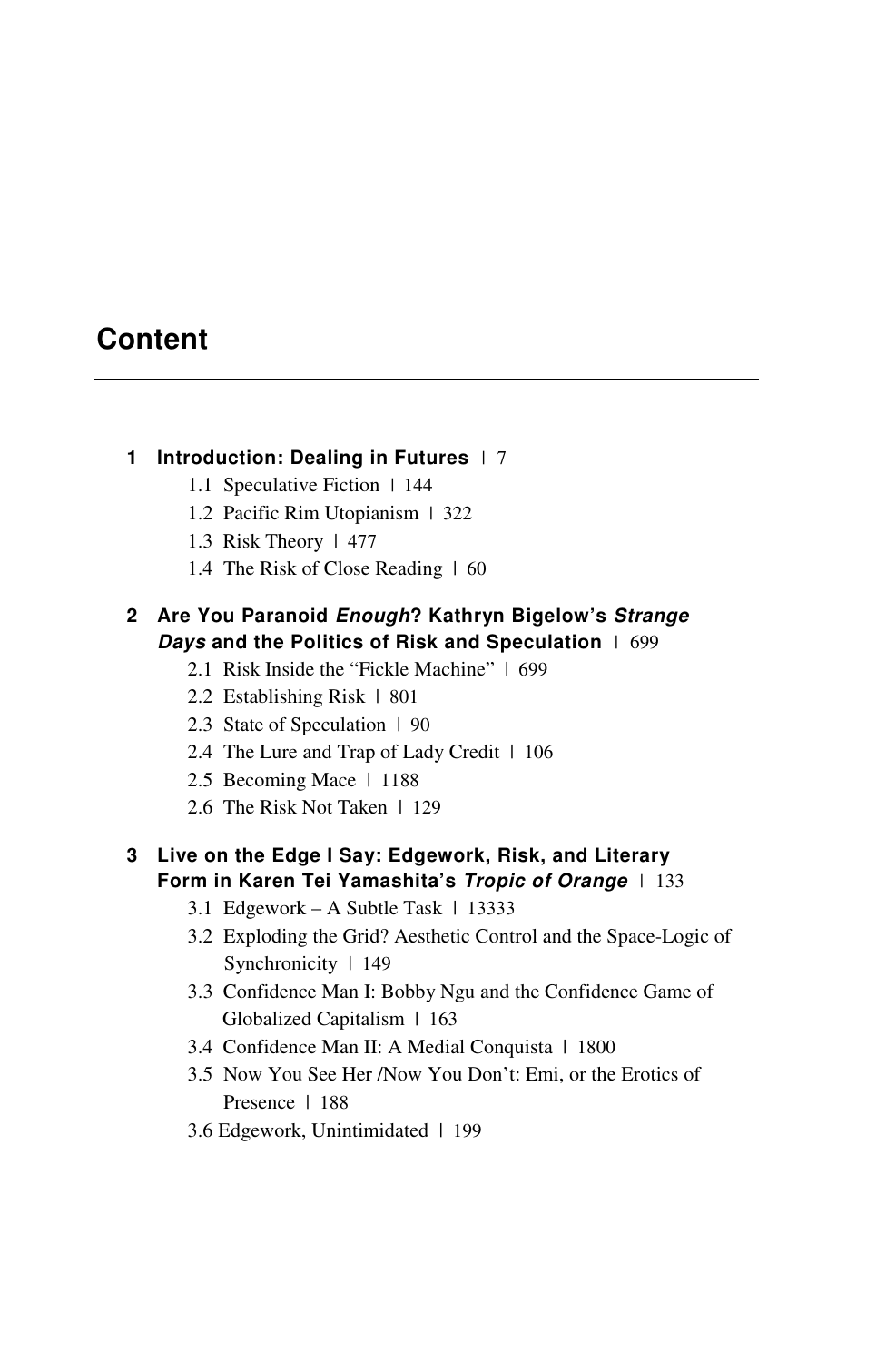- **4 Monstrous Politics: Epistemological Empowerment, Natural Science, and New Territories of Empire in Larissa Lai's** *Salt Fish Girl*|203
	- 4.1 "The Identity of the Body Has Not Yet Been Confirmed:" Excessive Textuality and Discursive Control in Larissa Lai's Writings | 203
	- 4.2 Offering Odors Epistemological Empowerment and Natural Science | 223223
	- 4.2.1 Useful Poetics | 2233
	- 4.2.2 The Gaze of Natural Science | 232
	- 4.2.3 Expanding the Gaze | 240
	- 4.3 New Territories of Empire | 253
	- 4.4 Until the Next Time | 2733

### **5 Towards a Poetics of Risk and Speculation** |278

- 5.1 United in a State of Fantasy | 282
- 5.2 Paratexts | 28890
- 5.3 Contexts | 2913
- **6 Works Cited** |297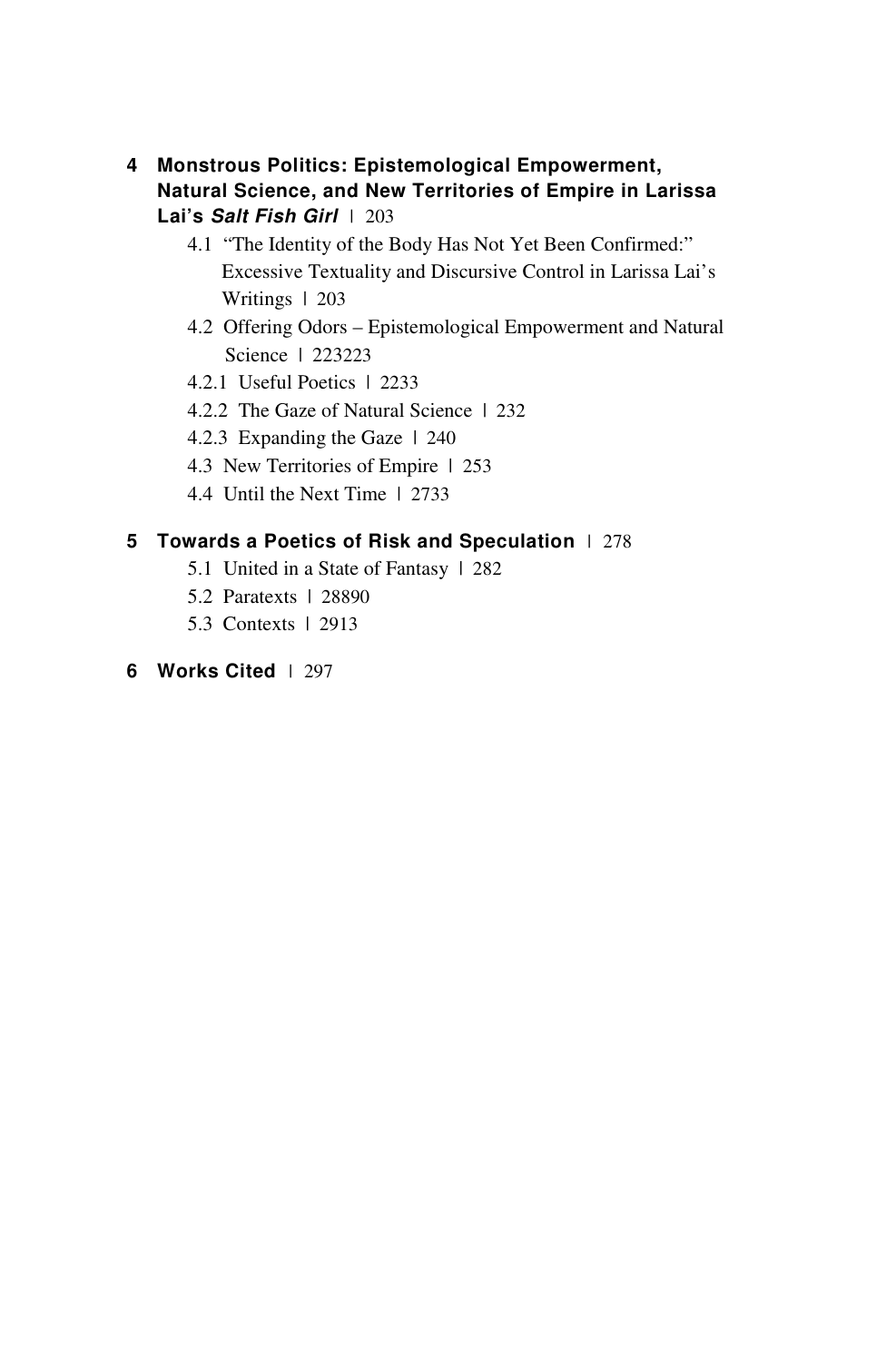# **1 Introduction: Dealing in Futures**

In December 2001, shortly after the terrorist attacks on the World Trade Center, Don DeLillo began his by now famous article "In the Ruins of the Future," by summing up a narrative of globalization that he perceived to be related to the attacks:

In the past decade the surge of capital markets has dominated discourse and shaped global consciousness. Multinational corporations have come to seem more vital and influential than governments. The dramatic climb of the Dow and the speed of the internet summoned us all to live permanently in the future, in the utopian glow of cyber-capital, because there is no memory there and this is where markets are uncontrolled and investment potential has no limit.<sup>1</sup>

DeLillo's opening paragraph can be read as a performative, if sceptical rendition of the world narrative of globalization, a rendition of a utopian narrative of borderless capital markets and a technology-driven political economy that projects disembodied value into a "white-hot future"<sup>2</sup>. While DeLillo was careful to avoid a trifle explanation for the catastrophic events of 9/11 – "there is no logic in apocalypse<sup> $3$ </sup> – and asserted that it was not the global economy that was the terrorists' primary target, he intuited that, with the attacks, a global contest of narratives and counter-narratives and their implicit temporal trajectories had gained new thrust: while the world narrative of globalization is dealing in futures, "the terrorists of September 11," DeLillo wrote, "want to bring back the past."<sup>4</sup> Against the grain of this constructivist view of history and politics as a

 $\overline{a}$ 

4 Ibid., 1.

<sup>1 &</sup>quot;In the Ruins of the Future," *The Guardian* (22 Dec. 2001): Web. 5 Jan. 2012. <www.guardian.co.uk/books/2001/dec/22/fiction.dondelillo/print> 1-7, 1.

<sup>2</sup> Ibid.

<sup>3</sup> Ibid., 2.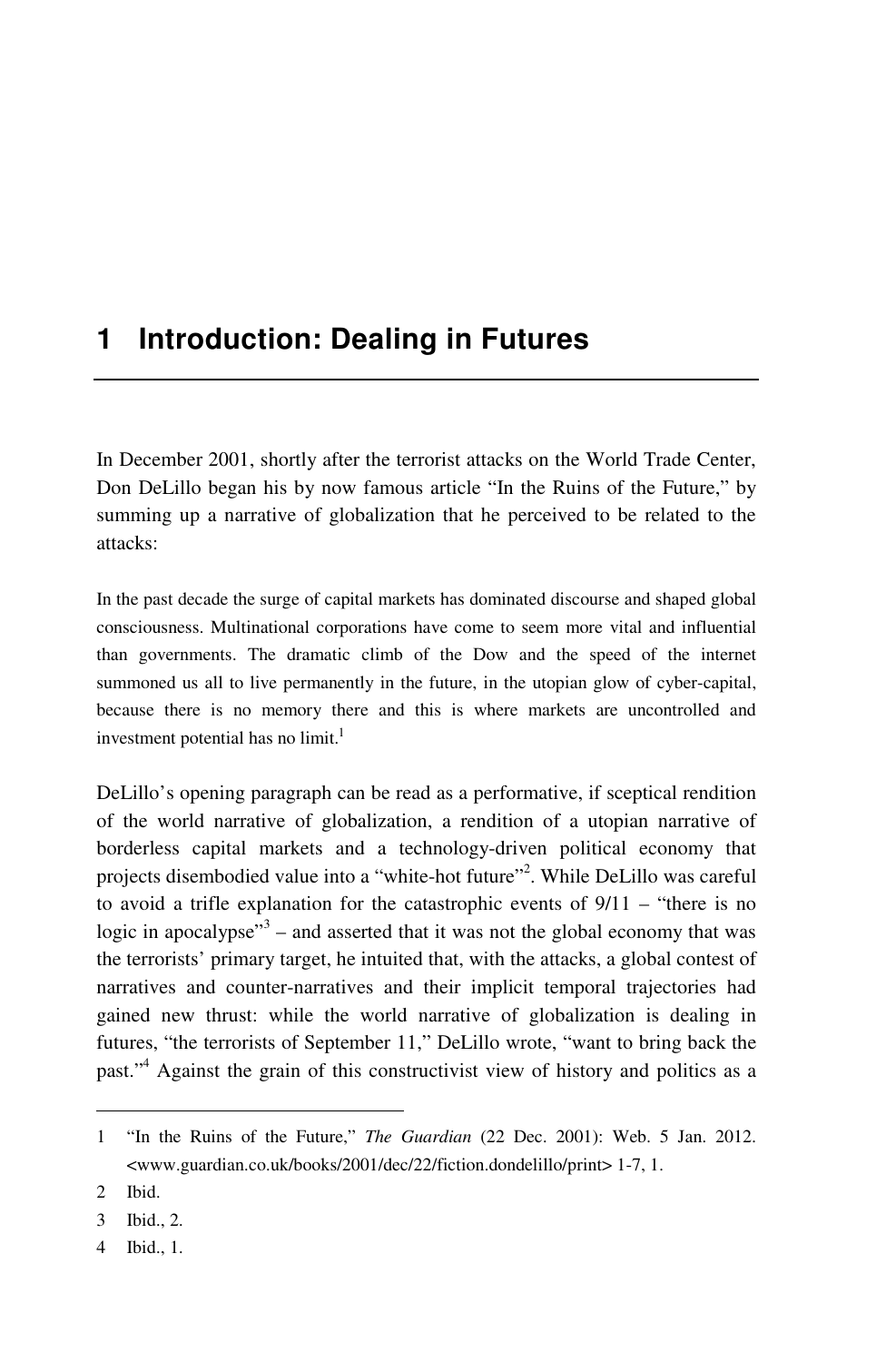contest of narratives, the prominent position of DeLillo's own rendition of the narrative of globalization at the beginning of his article insinuates that he considers globalization a meta-process that can explain contemporary changes in economies, states, and societies. He thus views, like many others across the political spectrum, the idea of a globalizing world as a fact that has economic, cultural, political, and social effects on any given society.

Contrary to such a notion of globalization, Wendy Larner, scholar in human geography and sociology, focuses on the discursive framing of the concept and posits that "globalization is a powerful imaginative geography that legitimizes its own production."<sup>5</sup> Larner notes that the 'war on terror' in the wake of 9/11 did not mark the end of transnational flows of capital, goods, services, and people, but became incorporated into an imaginary of globalization that has no problem including national legislative measures and security techniques to contain particular commodities, forms of information, and, above all, population groups that are construed as risky. Strikingly, this imaginary allows the co-presence of economic openness and social closure; it conjoins these seemingly incommensurable aspects of globalization in the imperative to monitor and to select forms of mobility in terms of profit and risk management, terms that both 'deal in futures.' Quoting Nikolas Rose, Larner convincingly argues that the imaginary of globalization and the notion of global flows, networks, and mobilities might best be conceptualized as "'irreal spaces',"6 produced by different practices and contexts that (and this is Larner's own inference) constitute "'irreal' subjects"<sup>7</sup> whose mobility is naturalized and either facilitated or thwarted.

Nikolas Rose<sup>8</sup> derives his concept of "irreal spaces" from Nelson Goodman and his theory on *Ways of Worldmaking*. A radical constructivist, Goodman denies the existence of one real world; for him there are only different versions constructed of different symbols and symbol systems.<sup>9</sup> Focusing on the different

<sup>5 &</sup>quot;Spatial Imaginaries: Economic Globalization and the War on Terror," *Risk and the War on Terror*, eds. Louise Amoore and Marieke de Goede (Abingdon and New York: Routledge, 2008) 41-56, 49.

<sup>6</sup> Nikolas Rose qtd. in Larner, "Spatial Imaginaries," 49.

<sup>7</sup> Ibid., 53.

<sup>8</sup> See *Powers of Freedom: Reframing Political Thought* (Cambridge, UK: Cambridge UP, 1999) 32. It is worth noting that Rose, while taking the term from Goodman, dismisses Goodman's relativism as "too psychological." Arguing that Goodman conceives of a world version as a picture, Rose makes a point of emphasizing that for him, in contrast, thought constructs reality through practices of inscription, calculation, and action.

<sup>9</sup> See *Ways of Worldmaking* (Indianapolis: Hackett, 1978) 3-4.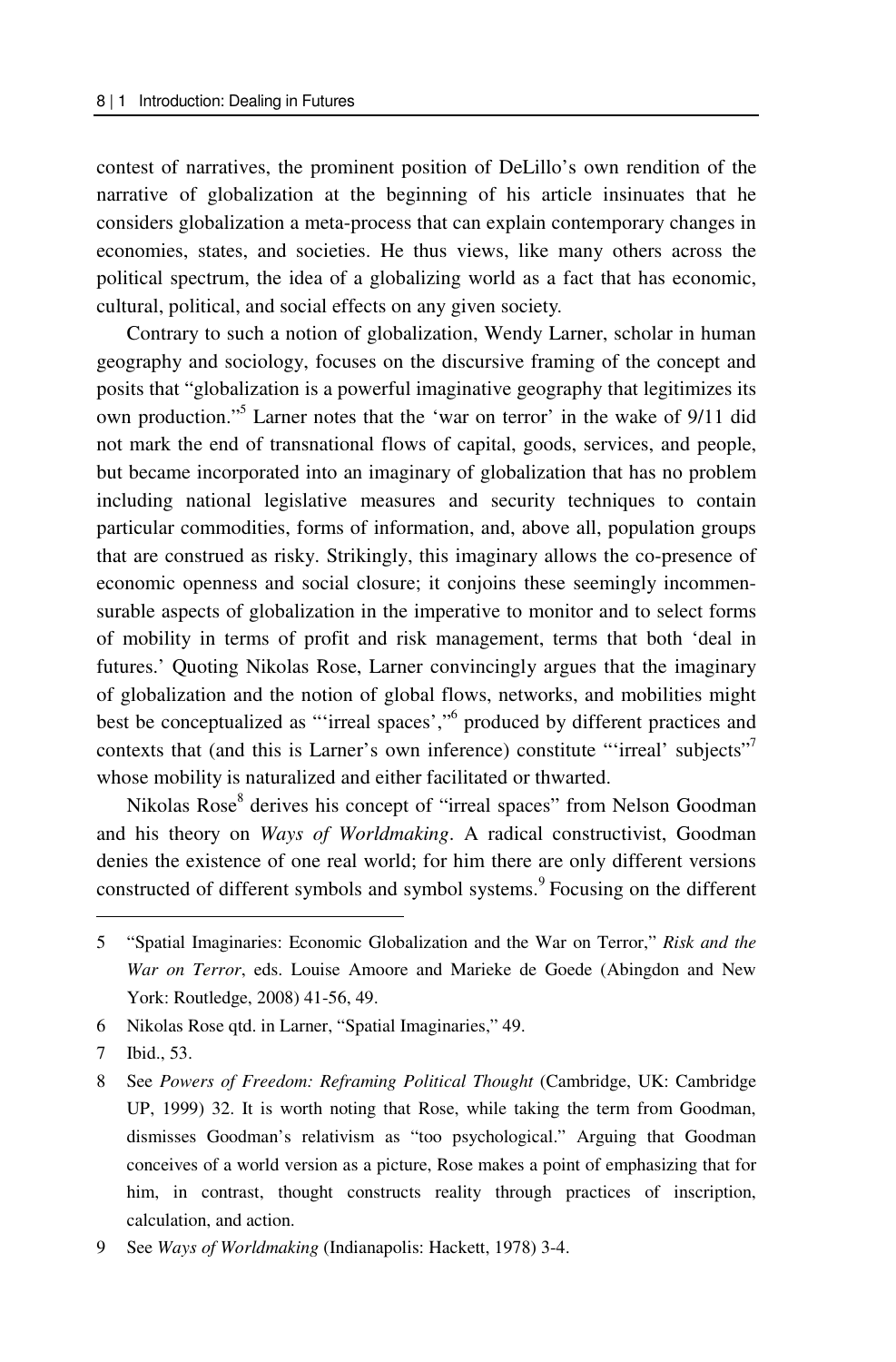ways of world making in science and art, Goodman plausibly argues that "we cannot test a version by comparing it with a world undescribed, undepicted, unperceived."<sup>10</sup> The conflicting worlds and spaces fashioned by competing symbolizations are thus not 'irreal' in the sense that they are not consistent or have no validity; however, they can be assessed only as versions that, as Goodman puts it, "mak[e] the world they fit." $11$ 

It is within this constructivist sense of symbolic world-making and the idea of narratives vying for dominance in a popular imaginary that the present study endeavors to juxtapose the irreal spaces fabricated by symbolic world-making in the service of a political rationality<sup>12</sup> with the irreal spaces and symbolic worldmaking of film and literature. More precisely, the study sets out to show that the literary and cinematic artifacts of its corpus offer counter-narratives to normative hegemonic discourses and practices that emerged in last the quarter of the twentieth century and have gained impact in the first decade of the twenty-first; it aims to show, above all, that these artifacts and their extrapolating narratives are epistemologically privileged by their openly and boldly fictional aesthetics. The study focuses on three North American fictional texts that were published within a decade around 2000 and belong to the genre of speculative fiction. These texts speculate on the future of political-economic subjectivity at the North American Pacific Rim and thus deal in futures just like the politicaleconomic discourses they tackle.

At the center of the study are close readings of a U.S.-American film by Kathryn Bigelow (*Strange Days*, 1995), a U.S.-American novel by Karen Tei Yamashita (*Tropic of Orange*, 1997), and a Canadian novel by Larissa Lai (*Salt Fish Girl*, 2002).The readings aim to analyze how these fictional texts and their aesthetic strategies comment on the world-making of factual discourses of globalization, economic liberalization, and risk management. Particularly relevant to the texts, albeit not to all three texts in equal measure, is a hegemonic political-economic Pacific Rim discourse that, conditioned by the neoliberalization of governance in both the U.S. and Canada, has emerged in the closing decades of the twentieth century. This discourse has developed its own specific

<sup>10</sup> Ibid., 4.

<sup>11</sup> Ibid., 138.

<sup>12</sup> Following Foucault, Wendy Brown defines as a political rationality "a specific form of normative political reason, organizing the political sphere, governance practices, and citizenship. A political rationality governs the sayable, the intelligible, and the truth criteria of these domains." "American Nightmare: Neoliberalism, Neoconservatism, and De-Democratization," *Political Theory* 34.6 (2006): 690-714, 693.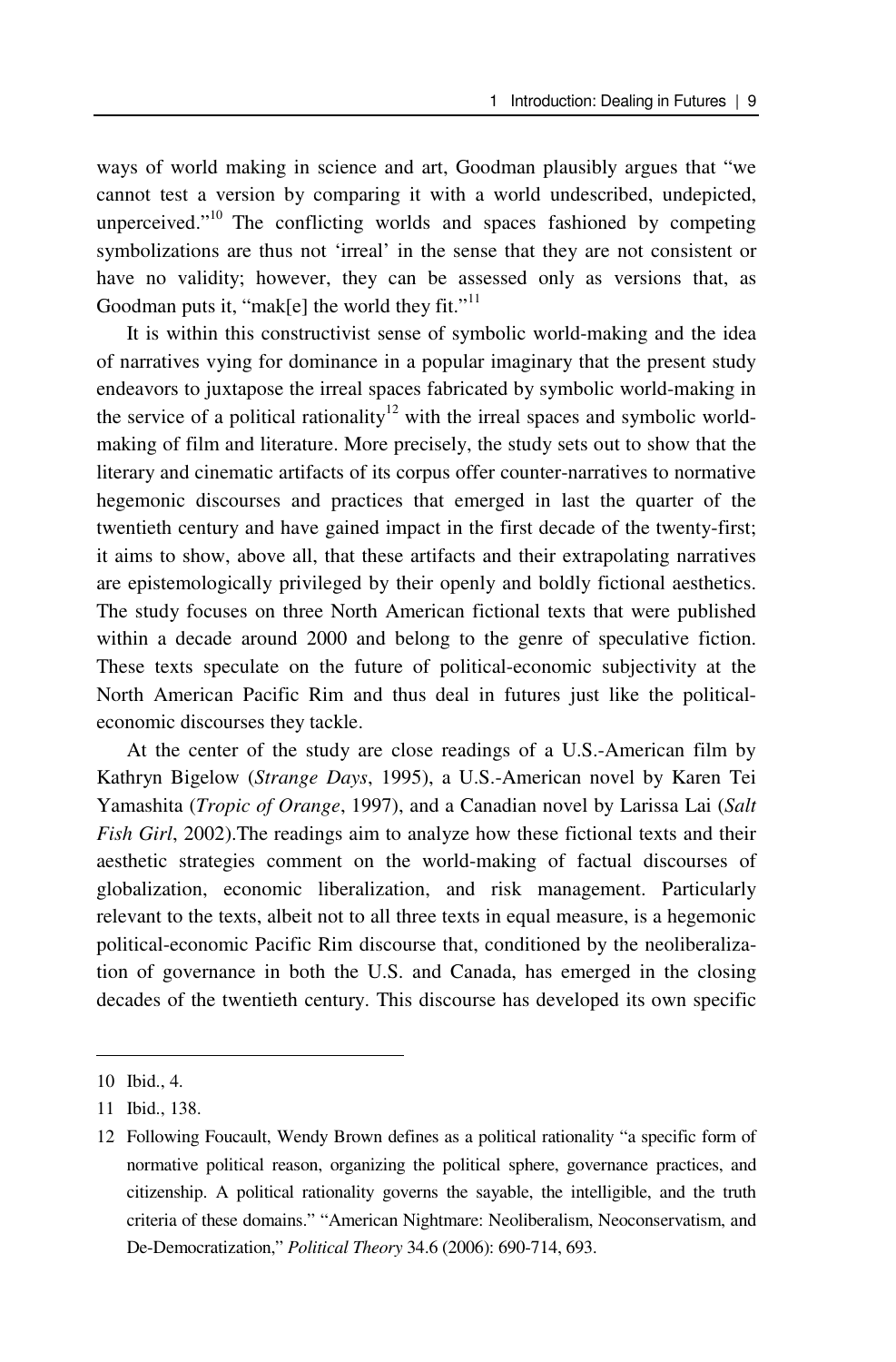variety of transnational economic utopianism, and has, in the process, construed the 'irreal space' of the Pacific Rim.

Challenged by the rise of Asian markets and increasingly successful Asian versions of capitalism, U.S.-American and Canadian economists in the 1980s and 1990s predicted the coming of a golden 'Pacific Century' that, under the aegis of North American nations and imperatives of global free trade, would supersede the expiring 'American Century' in terms of economic growth and vitality. Couched in the neoliberal rhetoric of transnational convergence and the 'free trade zone,' these economic speculations tie in with century-old hegemonic Euro-American constructions of the Pacific region. Like these historical constructions, the utopianist American Pacific Rim discourse strategically conjures homogenizing images of the region, while suppressing contradictions and rifts, such as the uneven regulation of money flows and migration, and the ongoing social and economic injustice along the lines of race and gender in multicultural North American societies. Embedded in the broader imaginary of globalization, and drawing on representational strategies that conceal the racializing and gendering politics on which it capitalizes, this speculative discourse produces an irreal space in order to secure symbolic hegemony and solicit more speculation.

Contesting the utopianism of this discourse, the narratives of the three fictional texts under scrutiny project different millennial visions of a hypercapitalist, near-future North American Pacific west. All of them bleak dystopias, their perceptive criticism addresses the pervasive economization of the state, the social, and the subject, as well as the re-configurations of race, class, and gender within a new political rationality formed by an alliance of neoliberalism and neoconservatism. While each of the texts tackles different aspects of this new political rationality, they have in common that in their diegetic worlds the impact of an economic free market ideology outweighs other categories of subject formation.

The texts thus seem to position themselves in a theoretical controversy that emerged concurrent with their production. This controversy between scholars and activists of the political Left about the relevance of categories of difference to questions of governance and social justice might best be illustrated by a short digression to a verbal exchange between Judith Butler and Nancy Fraser. Lamenting what she perceives as a new factionalism in the social and political criticism of the Left in her article "Merely Cultural"  $(1997)^{13}$ , Butler defies the notion of a clear-cut distinction between the material/the economic on the one hand, and identity politics and emancipatory social movements on the other.

<sup>13 &</sup>quot;Merely Cultural," *Social Text* 52/53 (1997): 265-277.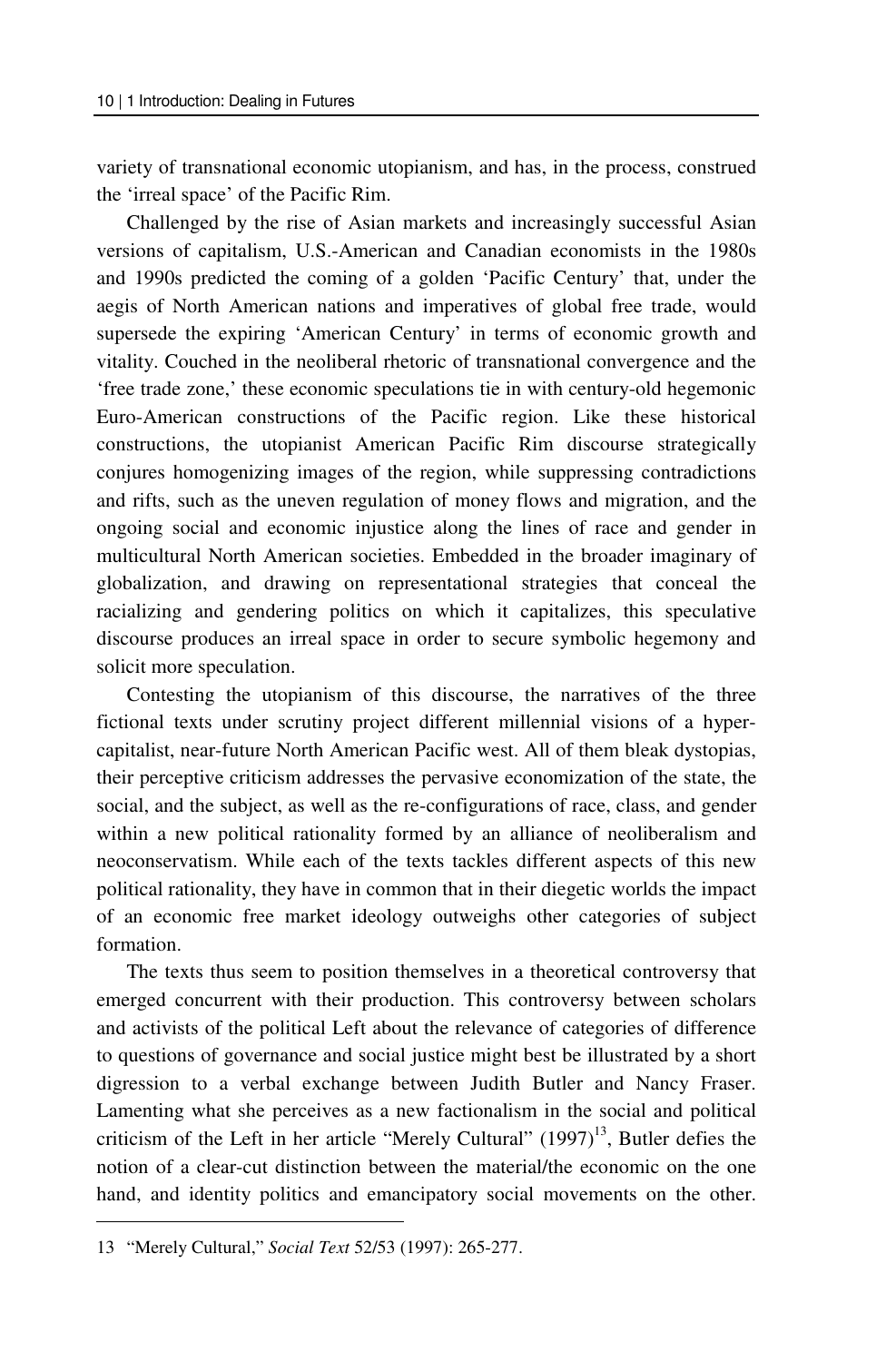Butler criticizes, more precisely, that this distinction implicitly posits the economic as central to the definition of political subjectivity while devaluing identity politics and the struggles of new social movements as belonging to an irrelevant realm of the "merely cultural."14 Invoking insights of socialist feminists that, already in the 1970s, "sought to establish the sphere of sexual reproduction as part of the material conditions of life, a proper and constitutive feature of political economy,"15 Butler asks, "why would a movement concerned to criticize and transform the ways in which sexuality is socially regulated not be understood as central to the functioning of political economy?"16

Butler's criticism is specifically targeted at a distinction between injustices of recognition and injustices of redistribution that Nancy Fraser has articulated and analyzed in her book *Justice Interruptus: Critical Reflections on the Postsocialist Condition* (1996). As Butler has it, Fraser's distinction "locates certain oppressions as part of political economy and relegates others [specifically hetero-normativity and the misrecognition of lesbians and gays, S.W.] to the exclusively cultural sphere".<sup>17</sup> In her response to Butler's criticism, Fraser rejects the accusation that implicitly identifies her (Fraser's) position with "neoconservative Marxisms,"18 and contends that Butler's arguments are not persuasive as they do not afford "an adequately differentiated and historically situated view of modern capitalist society."<sup>19</sup> While asserting that injustices of misrecognition are as serious as distributive injustices, and while disavowing the view of economy and culture as separate spheres, Fraser advocates for the analysis of contemporary capitalist society

an approach that reveals the hidden connections between them. The point, in other words, is to use the distinction against the grain, making visible and subject to critique, both the cultural subtexts of apparently economic processes and the economic subtexts of apparently cultural processes. Such a 'perspectival dualism' is only possible, of course, once we have the economic/cultural distinction.<sup>20</sup>

- 16 Ibid., 271, italics in the original.
- 17 Ibid., 269-270.
- 18 Ibid., 68.

<sup>14</sup> Ibid., 265.

<sup>15</sup> Ibid., 272.

<sup>19</sup> Nancy Fraser, "Heterosexism, Misrecognition, and Capitalism: A Response to Judith Butler," *New Left Review* a.228 (1998): 140-150, 143.

<sup>20</sup> Ibid., 148.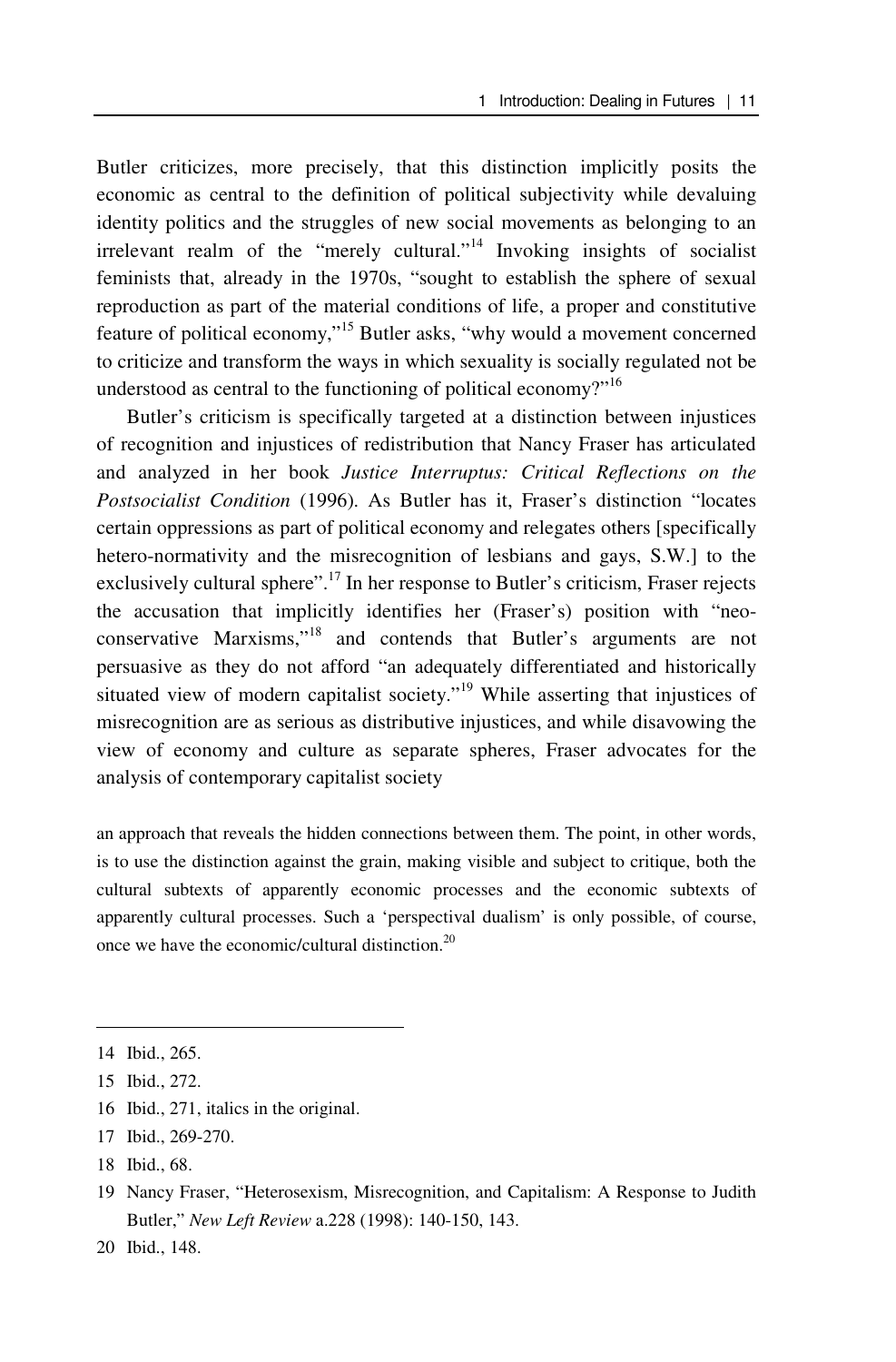Fraser's 'perspectival dualism' appears particularly called for in face of the shift to market rationality in governance that has become fully visible only in the first decade of the twenty-first century when the economic/cultural distinction has all but crumbled away. The emphasis in Bigelow, Lai and Yamashita's speculative fictions on the economic as central to the definition of subjectivity on a hypercapitalist, near-future North American Pacific coast testifies to the authors' clairvoyant perception of a political climate that, as the controversy between Butler and Fraser shows, already in the 1990s began to render precarious familiar categories of critical political thinking.

This is not to argue that Bigelow, Yamashita and Lai can be identified with either Butler's or Fraser's position in the factionalism that, according to Butler, divides the struggles of the Left. It is important to note that the fictional authors' emphasis on the economic implies no underestimation of race and gender as 'merely cultural,' but aptly reflects a political culture that "figures citizens exhaustively as rational economic actors in every sphere of life."<sup>21</sup> Racism, sexism, as well as racialized and feminized labor figure prominently in the texts of all three authors, yet all three texts show these practices of social oppression and regulation to be integrated in and subordinate to the universalizing framework of the market and *homo oeconomicus*<sup>22</sup>. As the study hopes to show, the merit of their extrapolating, fictional representations of a near-future culture that is thoroughly economized lies exactly in making visible and subject to

 $\overline{a}$ 

22 In *The Birth of Biopolitics*, Michel Foucault sums up Gary Becker's understanding of individual economic behavior as "[…] any conduct which responds systematically to modifications in the variables of the environment."(269) For Foucault, this "most radical of the American neoliberals"(269) and his conclusion that "any conduct which 'accepts reality' must be susceptible to economic analysis"(269) reflects the classical economic definition of homo oeconomicus as the subject of radical self-interest and rational economic choice. Exposing the pretentiousness of the emphasis on individual self-determination in this universalizing definition, Foucault writes: "From the point of view of a theory of government, homo oeconomicus is the person who must be let alone. With regard to homo eoconomicus, one must laissez-faire, he is the subject or object of laissez-faire. And now in Becker's definition, homo eoconomicus,[…] the person who accepts reality or who responds systematically to modifications in the variables of the environment, appears precisely as someone manageable, someone who responds systematically to systematic modifications artificially introduced to the environment. Homo eoconomicus is someone who is eminently governable." *The Birth of Biopolitics: Lectures at the Collège de France 1978-1979* (New York: Picador, 2010) 270.

<sup>21</sup> Wendy Brown "American Nightmare," 694.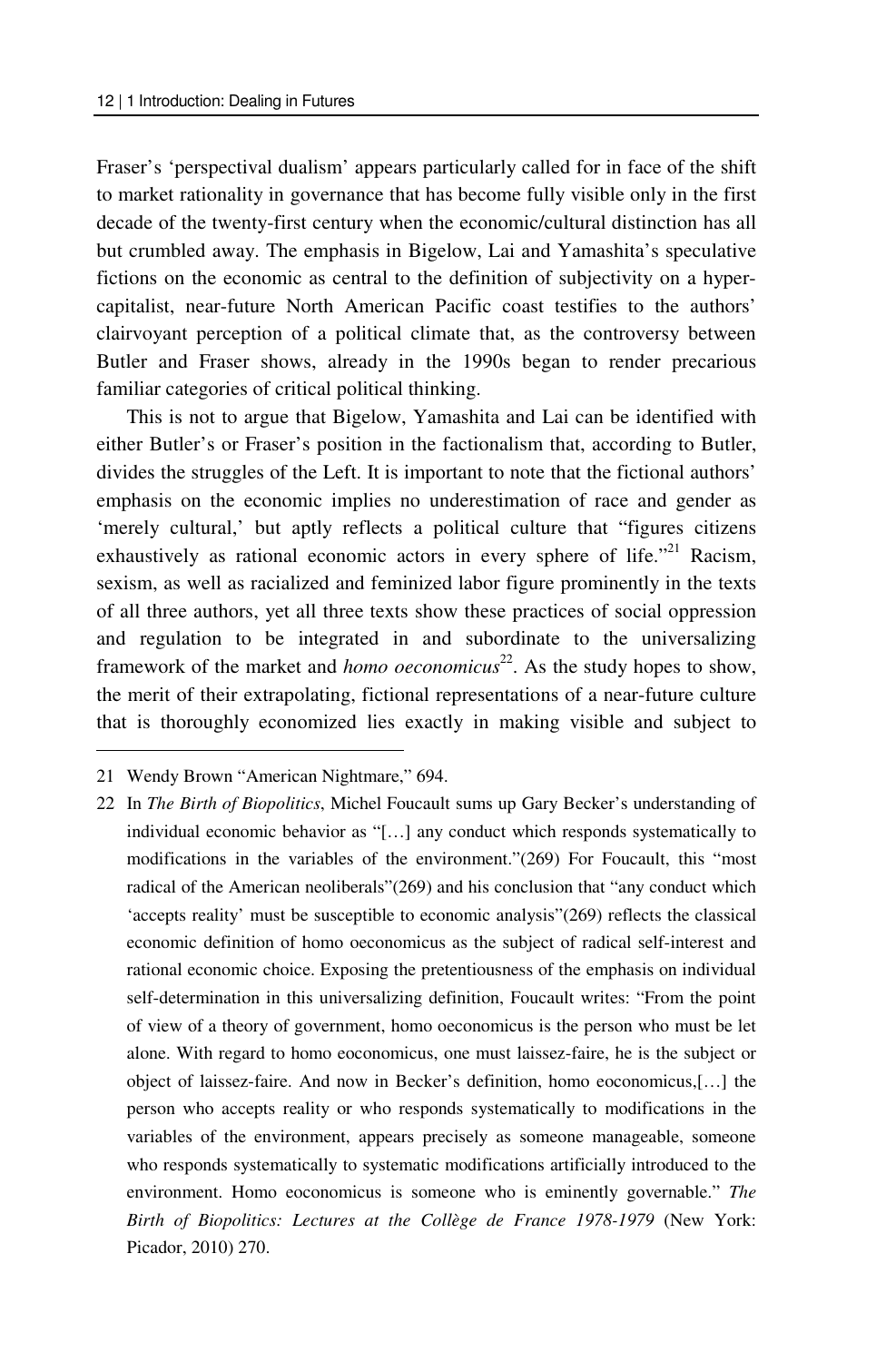critique the precariousness of the economic/cultural distinction that would allow the critical 'perspectival dualism' that Nancy Fraser advocates for an analysis of contemporary capitalist society.

The fictional texts that are at the center of this study thus depict a cultural state marked by a porousness of boundaries, which is generally associated with ideas of liberalization; they make visible, however, that this porousness of boundaries has not per se a liberatory or emancipatory effect. The title of the study "Restless Subjects in Rigid Systems" aims to capture this discrepancy.<sup>23</sup> The subjects of Bigelow, Lai, and Yamashita's speculative fictions are restless subjects in rigid systems, both in a literal and in a figurative sense. As a reference to the texts' protagonists the term 'restless subjects' signifies a subjectivity driven by hopes and speculations that are often prompted by deceptive representations. Many of them migrants or descendants of migrants, these subjects' respective restless pursuit of happiness is often thwarted by the unexpected rigidity of systems of regulation, whose hidden practices and techniques of governance reduce them to economic actors. On a more abstract, if related level, the term 'restless subjects' refers to the unabated relevance of the subjects of race, class, and gender in the texts' hyper-capitalist diegetic political systems, whose multiculturalism incorporates difference without abandoning racism, sexism, and inequality. Finally, the title also applies to the authors and the regulation of authorship in their respective fields of production. The authors' respective position in these fields and these fields' politics of authorship and representation will be addressed in paratextual readings at the beginning of each analytical chapter.

Before these paratexts and the aesthetic strategies and effects of the fictional texts are explored by way of close readings, a survey of the concepts and discourses that are central to the analyses will be given in the following. The starting point for this theoretical survey is a discussion of speculative fiction whose position inside or outside the genre of science fiction is highly contested. A second subchapter introduces the discourse of the Pacific Rim as an instance of economic utopianism and neoliberal speculation, and its reception by cultural critics. A third part presents different theories of risk with a particular focus on more recent conceptualizations of the term by Governmentality Studies and Critical Securitization Studies. And a final section defends 'close reading' as a

<sup>23</sup> The word "system" is used here in the sense of the *OED* definition I.1 a, as "a set or assemblage of things connected, associated, or interdependent, so as to form a complex unity," *OED Online* (March 2012) Web, 20 Mar. 2012 <http://www.oed. com/view/Entry/196665?redirectedFrom=system#eid>. Its use does not imply a reference to systems theory.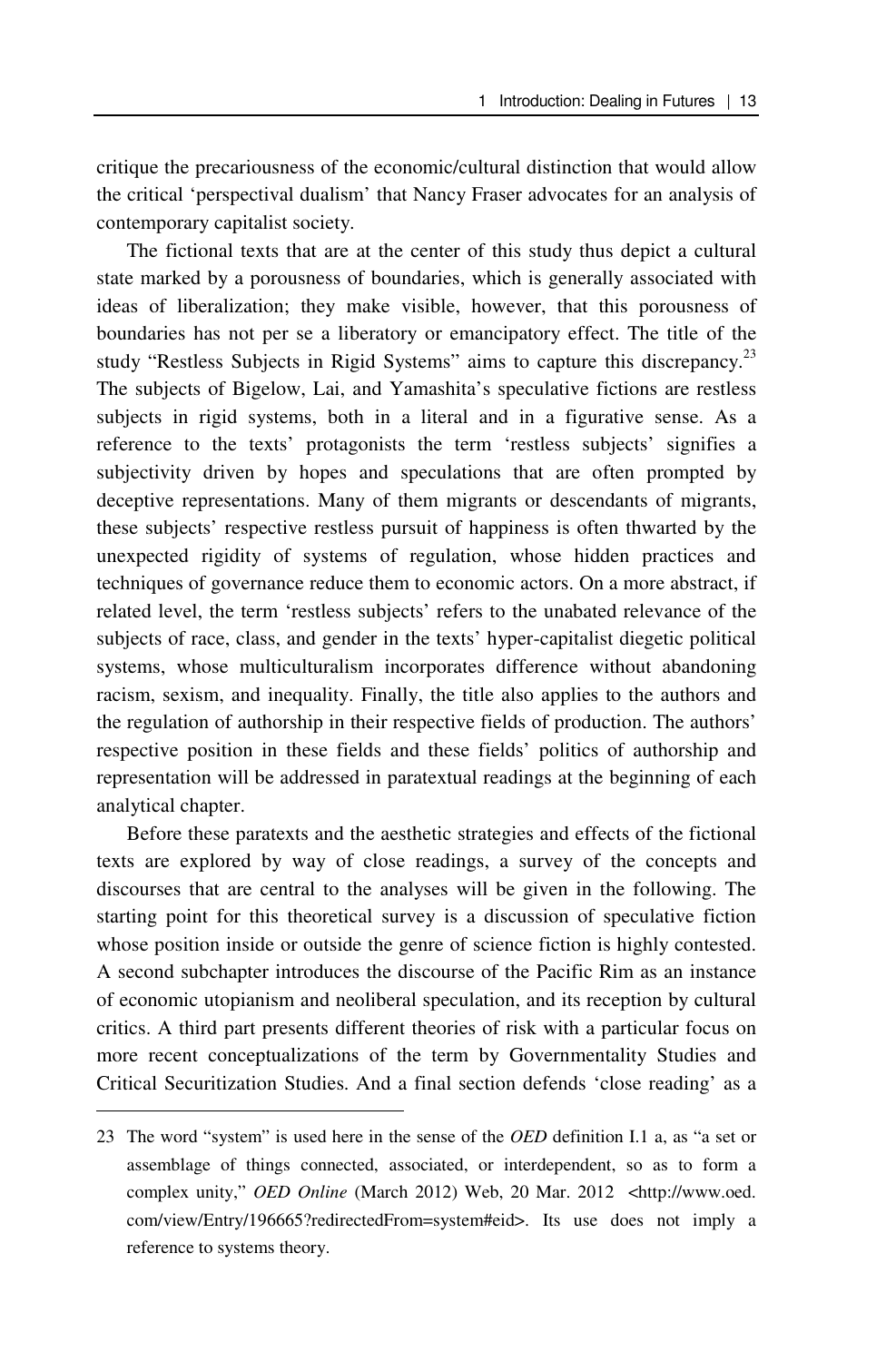practice that is, once again, becoming subject to debate in contemporary literary studies.

## **1.1 SPECULATIVE FICTION**

 $\overline{a}$ 

Coined in the mid-twentieth century as an umbrella term<sup>24</sup> covering the fantastic from 'hard science fiction' to magic realism, the genre of speculative fiction has, in the past decade, gained a more specific significance of its own, marked by attempts at its redefinition as an extrapolation of contemporary life and society, rather than the fantastic creation of strange, extra-terrestrial worlds associated with science fiction in general. Underlying the struggle for generic redefinition is the decidedly bad reputation of science fiction as a formulaic, aesthetically unsophisticated, low-brow genre and its unrefined readers<sup>25</sup>, to whose escapist desires science fiction allegedly provides mere 'fodder.' A statement by Kurt Vonnegut, Jr., author of critically acclaimed novels such as *Slaughterhouse Five* (1969), drastically captures the pervasive critical contempt for the genre: "I've been a sorehead occupant of a file drawer labelled 'science fiction' ever since [my first novel], and I would like out, particularly since so many critics mistake the drawer for a urinal." $^{26}$ 

Just as Vonnegut had wanted 'out' at a point in time when science fiction was widely considered pulp, critically acknowledged, canonical writer Margaret Atwood, more than a decade later, bent over backwards not to be placed 'in' in the first place. Questioned in an interview, as to whether her novel *The Handmaid's Tale* (1985) could be considered science fiction, Atwood distanced

26 Qtd. as an epigraph to Darko Suvin, *Metamorphoses of Science Fiction: On the Poetics and History of a Literary Genre* (New Haven and London: Yale UP, 1979).

<sup>24</sup> The term was first used in 1953 by science fiction writer Robert Anson Heinlein who suggested that "the term 'speculative fiction' may be defined negatively as being fiction about things that have not happened." Qtd. in def.3, *OED Online* (March 2012) Web. 5 Mar.2012. This is, of course, an ironic 'definition;' its staged naivity points, however, to degrees of fictionality as the issue that might be more crucial to a definition of speculative fiction than, for instance, the degree of scientific verisimilitude that is central to many theories of science fiction.

<sup>25</sup> Science fiction readers are widely referred to in terms of fandom and addiction rather than literacy. See for example David Hartwell, "The Golden Age of Science Fiction is Twelve," *Speculations on Speculation: Theories of Science Fiction,* eds James Gunn and Matthew Candelaria (Lanham, et al.: Scarecrow, 2005) 269-288.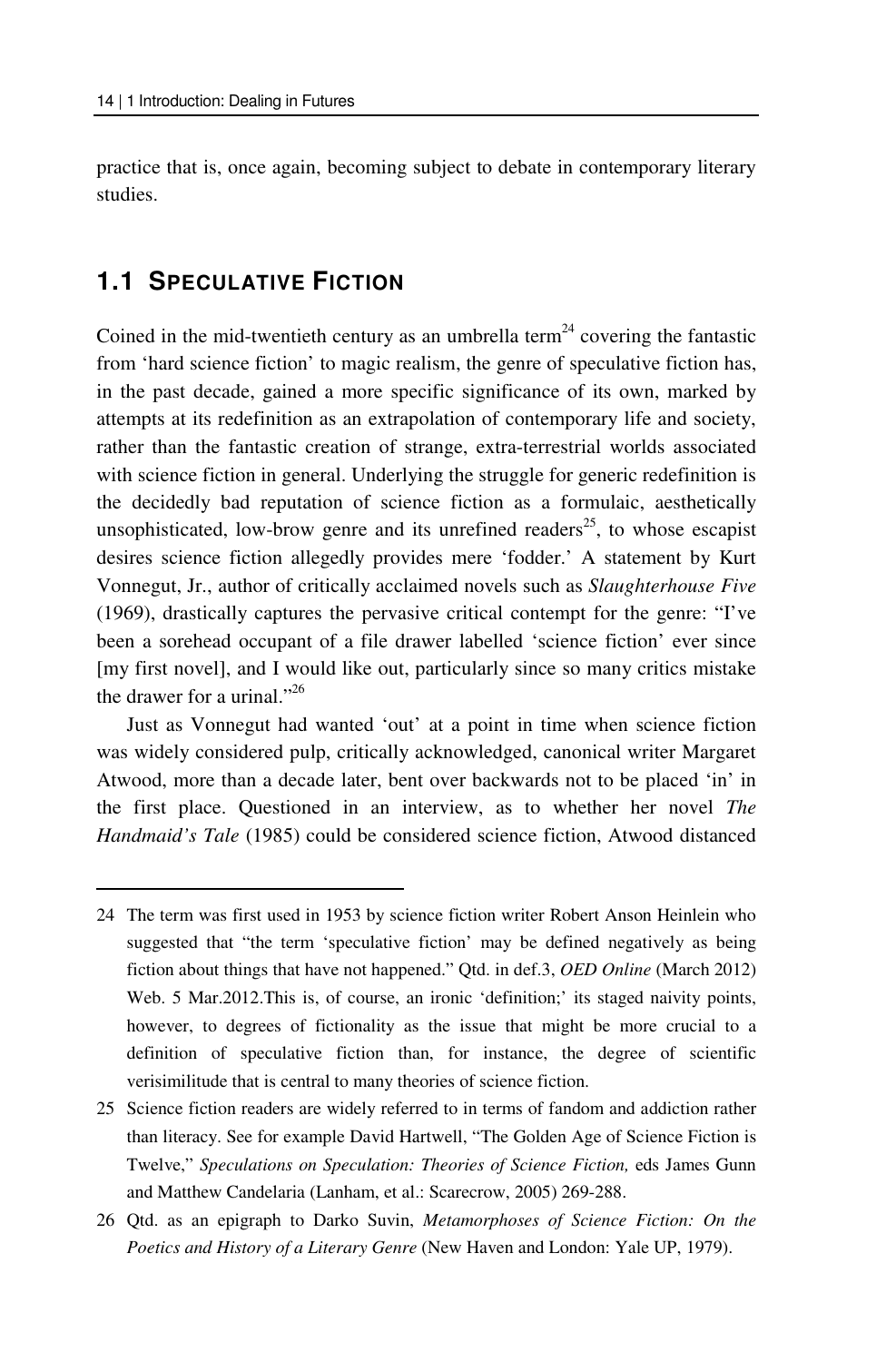herself from a genre that she described as "filled with Martians and space travel to other planets, and things like that." Rather, she claimed, "*The Handmaid's Tale* is speculative fiction in the genre of *Brave New World* and *Nineteen Eighty-Four*. *Nineteen Eighty-Four* was written not as science fiction, but as an extrapolation of life in 1948. So, too, *The Handmaid's Tale* is a slight twist on the society we have now."<sup>27</sup> Only a couple of years later, in 2005, Atwood's open contempt had made way for a mild irony and a more differentiated generic model that, strikingly, inverts categorical relations. In a review of Ursula Le Guin's work, Atwood writes:

"Science fiction" is the box in which her work is usually placed, but it's an awkward box: it bulges with discards from elsewhere. Into it have been crammed all those stories that don't fit comfortably into the family room of the socially realistic novel or the more formal parlor of historical fiction, or other compartmentalized genres: westerns, gothics, horrors, gothic romances, and the novels of war, crime, and spies. Its subdivisions include science fiction proper (gizmo-riddled and theory-based space travel, time travel, or cybertravel to other worlds, with aliens frequent); science-fiction fantasy (dragons are common; the gizmos are less plausible, and may include wands); and speculative fiction (human society and its possible future forms, which are either much better than what we have now, or much worse). However, the membranes separating these subdivisions are permeable, and osmotic flow from one to another is the norm.<sup>28</sup>

Obviously Atwood is, at this point, more uncomfortable with both the cultural status of science fiction as a reservoir of "discards from elsewhere" and the generic compartmentalization that excludes science fiction and its subdivisions from the realm of established 'serious' genres, than with the genre itself. Overall, her comment appears more accepting of science fiction (if still slightly derogatory of its more fantastic varieties), and the placement of speculative fiction within it, than her previous statement. It hardly provides, however, more touchstones of generic orientation with regard to speculative fiction, whether considered as a genre on its own or as a subgenre of science fiction. To learn that speculative fiction deals with "human society and its possible future forms" is

<sup>27 &</sup>quot;Interview with Margaret Atwood on her Novel *The Handmaid's Tale*," *Reader's Companion to* The Handmaid's Tale *by Margaret Atwood*," (Doubleday, 1998) Web, 5 Mar. 2012. <http://www.randomhouse.com/resources/bookgroup/handmaidstale \_bgc.html#interview>.

<sup>28</sup> Margaret Atwood, "The Queen of Quinkdom," *The New York Review of Books* 49.14 (26 Sept. 2002): Web, 5 Mar. 2012 <http://www.nybooks.com/articles/archives /2002/sep/26/the-queen-of-quinkdom/>.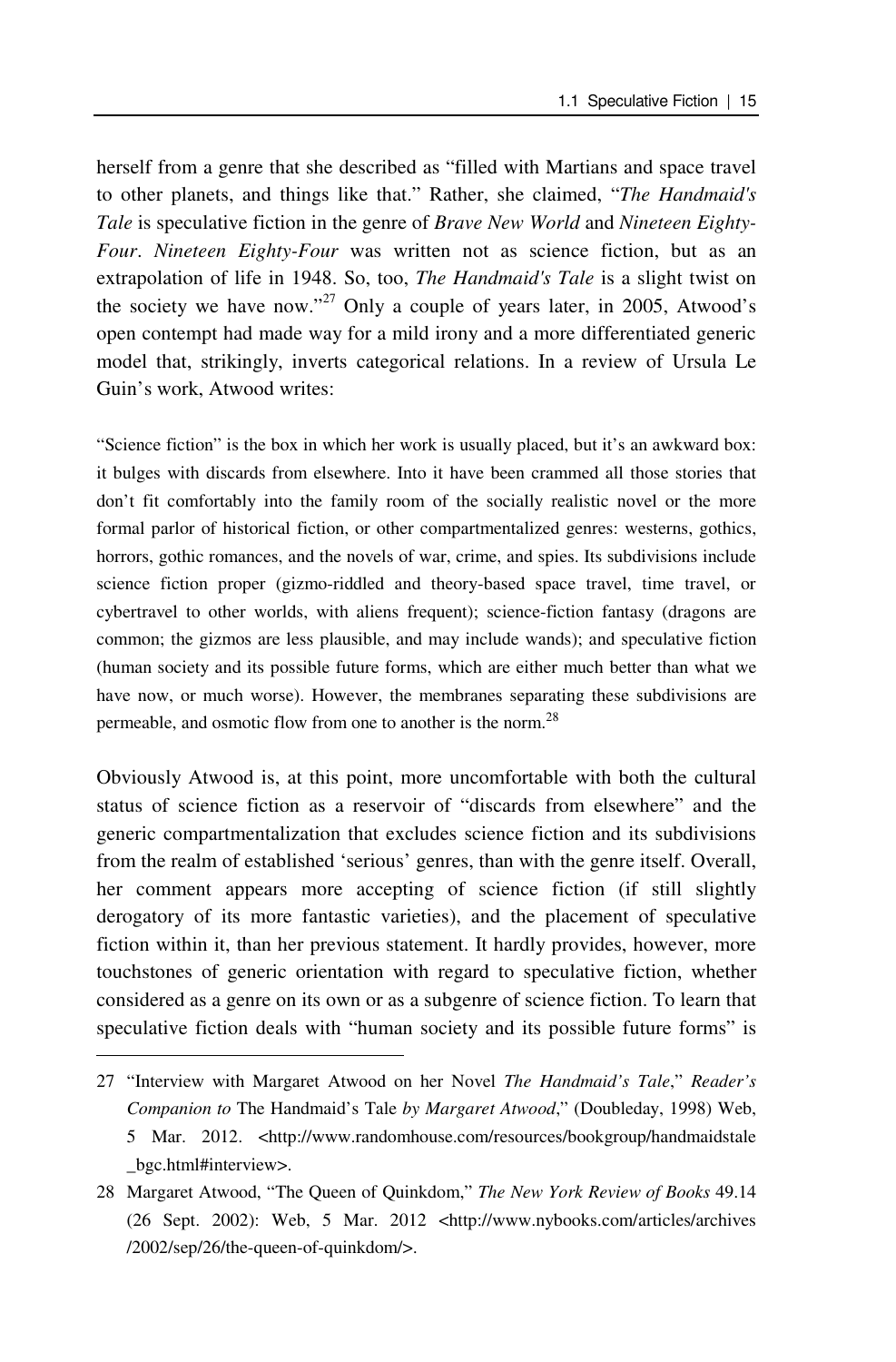less helpful than the reference to the *Handmaid's Tale* as a "slight twist on the society we have now." While the former definition is so general that it applies to most science fiction 'proper' as well, the latter implies a difference in the degree of non-mimetic representation, a gradual difference on a scale of fictionality as a marker distinguishing speculative from science fiction 'proper,' a differentiation that will be discussed in more detail below.

Atwood's (half-hearted) change of attitude towards science fiction can be read as reflecting a slowly developing critical reassessment of the genre, and points to the fact that the history of science fiction as a genre worthy of academic attention is a fairly short one. This history can be traced back to efforts to dismantle the rigid division between high and low culture and the canon revisions of the 1970s. But even then, the genre was still considered aesthetically so deficient that Darko Suvin, in his preface to *Metamorphoses of Science Fiction* (1979), felt the need to justify the relevance of his book-length study. While admitting that "90 or 95 percent of SF production is strictly perishable stuff," Suvin argues that science fiction is not only one of the largest genres, but "the most interesting and cognitively the most significant one" in what he calls "Paraliterature," or "the noncanonic, repressed twin of Literature," and "even this 90 or 95 percent is highly significant from a sociological point of view."29 In keeping with this sociological argument (reflecting the *zeitgeist* and political climate of the era) and his broader Marxist convictions, Suvin emphasizes the educational value of science fiction<sup>30</sup>, whose "potential cognitive tendency" he considers to be "allied to the rise of subversive social classes and their development of more sophisticated productive forces and cognitions."<sup>31</sup>

Leaving aside for the moment the Marxist utopianism underlying this contention, it is important to note that Suvin's still influential study not only delineates the history of the genre in great detail, but also provides a theory of its poetics, a theory, the most frequently quoted concept of which is probably 'cognitive estrangement.' Drawing on sources as diverse as the Russian Formalists, Bertolt Brecht, and Galileo, Suvin defines science fiction as "a literary genre whose necessary and sufficient conditions are the presence and interaction of estrangement and cognition, and whose main formal device is an imaginative framework alternative to the author's empirical environment."32 According to Suvin, the experience of estrangement in science fiction is enabled by settings, plots, and characters that are "radically or at least significantly

31 Ibid., ix.

 $\overline{a}$ 

32 Ibid., 7-8, italics in the original.

<sup>29</sup> *Metamorphoses of Science Fiction*, vii.

<sup>30</sup> See ibid., 36.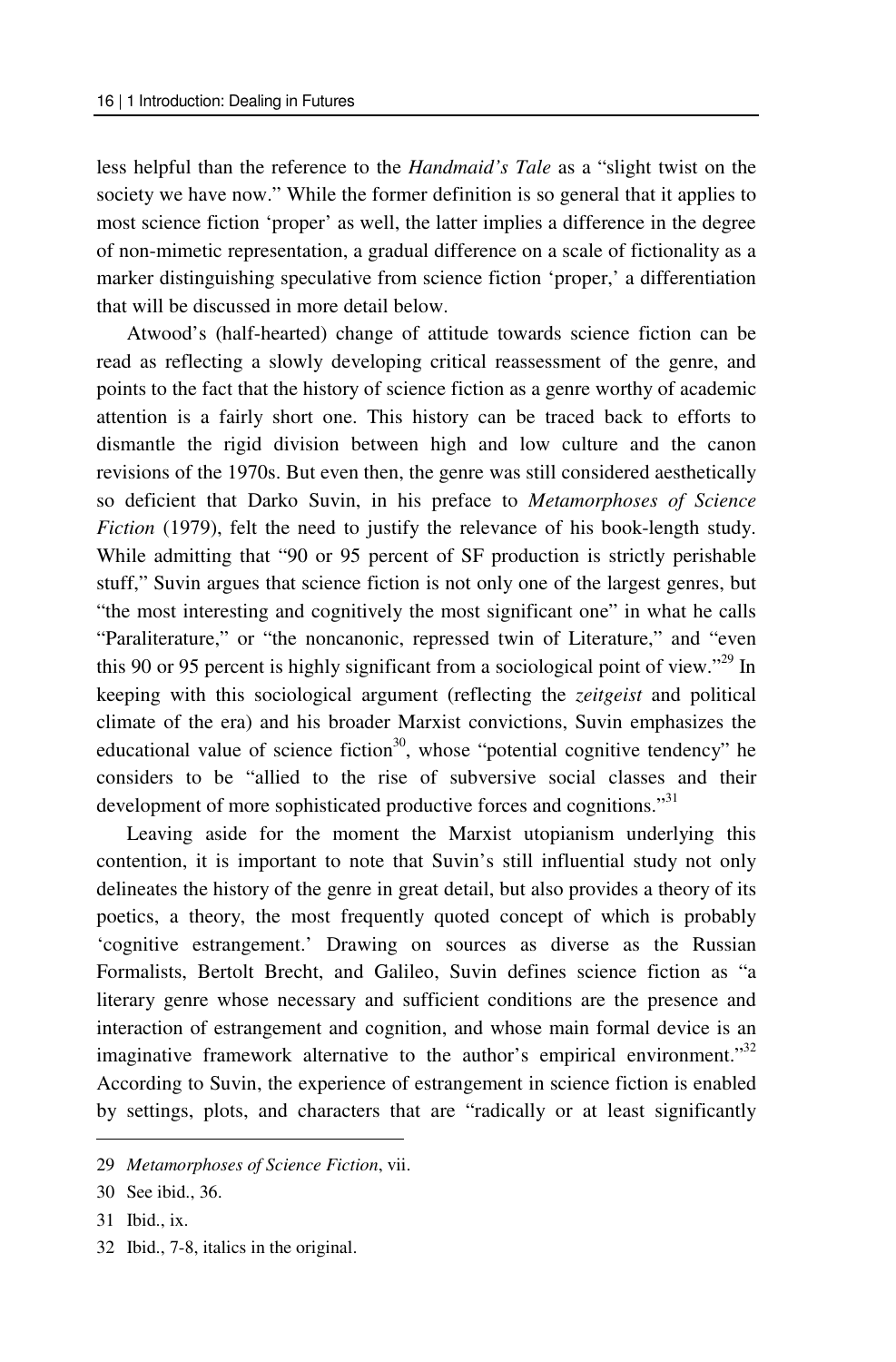different from empirical times, places, and characters of 'mimetic' or 'naturalist' fiction," and "simultaneously perceived as not impossible within the cognitive norms of the author's epoch."<sup>33</sup> Suvin's demand for the co-presence of estrangement achieved by a (in most cases techno-scientific) 'novum' and cognition as a guarantee of credibility (often termed 'verisimilitude' in science fiction studies) excludes both realistic fiction and the fantasy tale, a genre which, as Suvin puts it, is "committed to the interposition of anti-cognitive laws into the empirical environment."<sup>34</sup> Suvin goes so far as dismissing "the commercial lumping of it [fantasy, S.W.] into the same category as SF"35 as a "grave disservice and rampantly socio-pathological phenomenon."

Far removed from such a pathologizing judgment on violations of rigid generic law (a rigor of judgment that may be ascribed to the fundamental rigor marking the founding of discourses, since Suvin's study can, without doubt, be credited with establishing the laws of the genre in the first place), more recent studies of science fiction are less concerned with normative generic demarcation, although taxonomy still looms large in the field. A particularly interesting study, Fredric Jameson's *Archaeologies of the Future*,<sup>36</sup> was published in 2005, the same year, strikingly, in which Atwood's comment on Le Guin's work had asserted the permeability of the membranes separating subdivisions of science fiction and the "osmotic flow"<sup>37</sup> between them. In focusing on theories of political utopia and on utopia as a socio-economic sub-set of science fiction in the first part of *Archaeologies*, Jameson also addresses what he calls "The Great Schism"<sup>38</sup> between science fiction and fantasy.

While, as this chapter title indicates, Jameson does not share Atwood's assumption of permeable membranes and osmotic flow between subgenres of science fiction, his interest is in the structural characteristics of fantasy (and thus epistemologically motivated), and his investigation is descriptive and analytical rather than normative. Stating that fantasy has, in the past decade, conquered a bigger segment of the book market than science fiction in the narrow sense of Suvin's definition (and insinuating with this statement that the vexed relationship between the two might, at least in part, be grounded in economic rivalry), Jameson delineates the structural particularities of fantasy without

<sup>33</sup> Ibid., viii, italics in the original.

<sup>34</sup> Ibid., 8.

<sup>35</sup> *Metamorphoses of Science Fiction*, 9.

<sup>36</sup> *Archaeologies of the Future: The Desire called Utopia and Other Science Fictions* (London and New York: Verso, 2005).

<sup>37 &</sup>quot;The Queen of Quinkdom."

<sup>38</sup> *Archaeologies of the Future*, 57.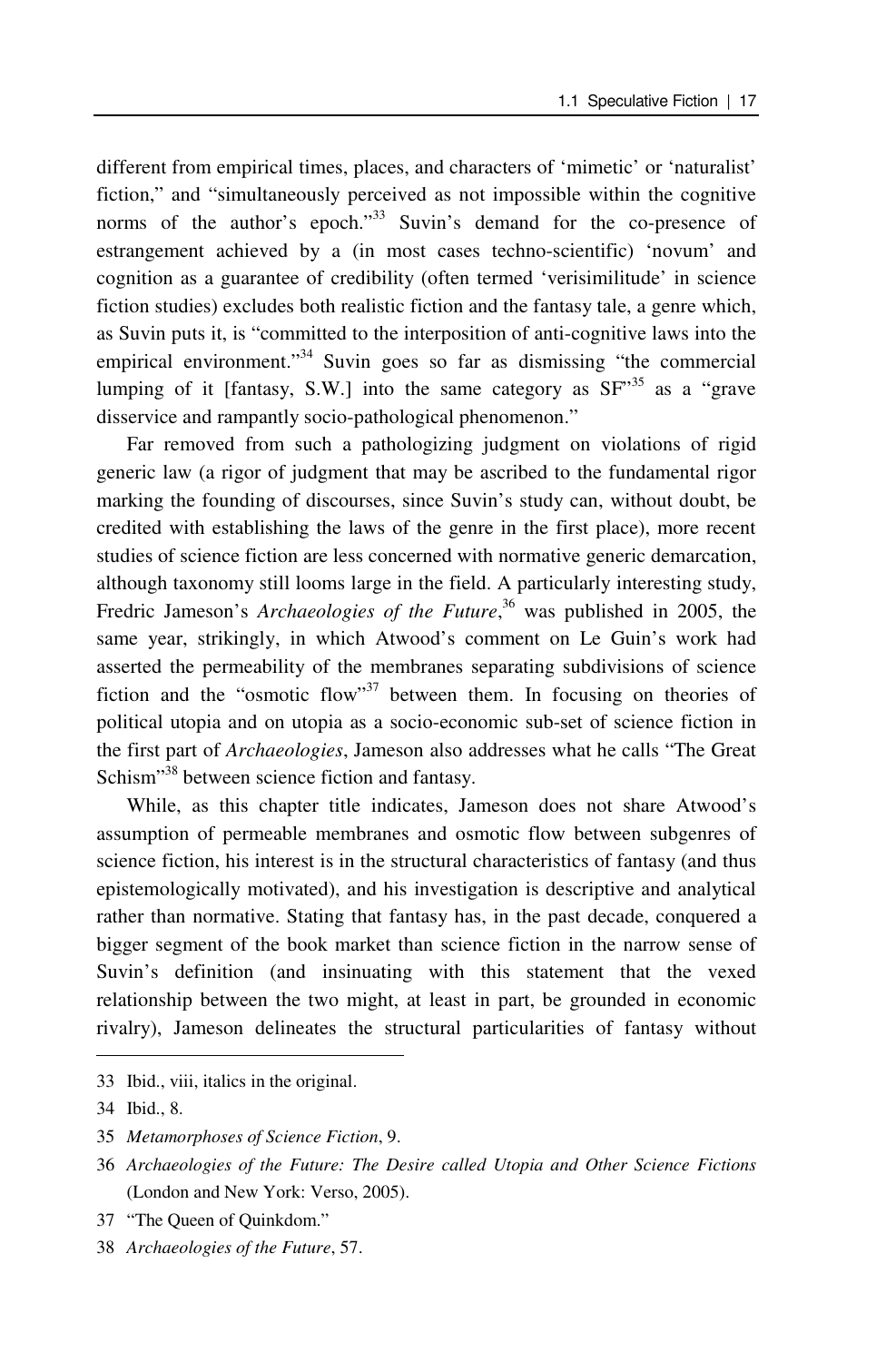lapsing into the denigrating rigor of Suvin's attitude. For him, fantasy is defined by its "organization around the ethical binary of good and evil, and the fundamental role it assigns to magic."<sup>39</sup> Its historicism often draws on medieval, and sometimes Christian, material, and, while sharing with science fiction a "visceral sense of the chemical deficiencies of our present, for which both offer imaginary compensation,"<sup>40</sup> it is "technically reactionary" and "breathes a purer and more conventional medieval atmosphere."<sup>41</sup> According to Jameson, modern fantasy borrows from medieval struggles between the nobility and the peasantry; its variations on the battle of good and evil often combine incompatible cultural registers such as the feudal *chanson de geste* and the fairy tale that catered to the hopes and desires of medieval peasants.<sup>42</sup>

The most conclusive aspect in Jameson's discussion of the generic schism between fantasy and science fiction is, however, the omnipresence of the motif of magic in the former. Jameson understands the recourse to magic as a regression to the pre-rational, pre-technological era, a regression starkly contrasting the commitment to scientific reason that grants verisimilitude, according to Suvin, and thus allows for "cognitive estrangement" (the copresence and interaction of estrangement and cognition) in science fiction. For both Jameson and Suvin the true utopia of science fiction lies in its potential of politicizing the masses, whereas the principle of cognition commits the genre to deploying "the certainties and speculations of a rational and secular scientific age."43 While for Suvin, fantasy's nostalgia for pre-rational, yet otherwise ahistorical magic results in a form of non-cognitive estrangement, and thus merely caters to its audiences' escapist desires, Jameson contends that "history and historical change inscribe themselves in even the most ahistorical forms," and argues that "fantasy can also have critical and even demystificatory power:"<sup>44</sup>

The most consequent form of fantasy never simply deploys magic in the service of other narrative ends, but proposes a meditation on magic as such – on its capacities and its

- 40 Ibid., 59.
- 41 Ibid., 60.
- 42 See *Archaeologies of the Future*, 60.
- 43 Ibid., 63.
- 44 Ibid., 67.

<sup>39</sup> Ibid., 58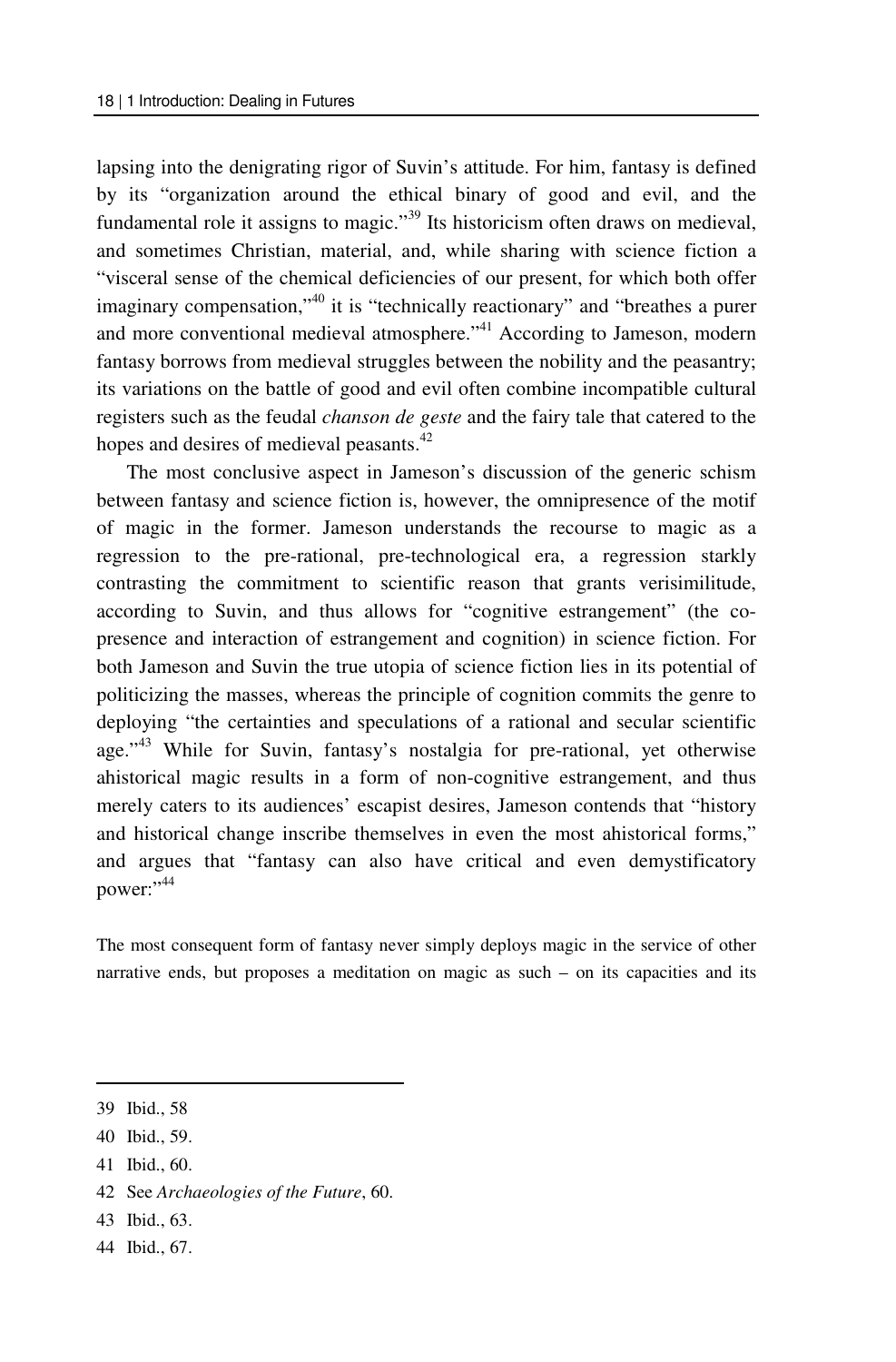existential properties, on a kind of figural mapping of the active and productive subjectivity in its non-alienated state.<sup>45</sup>

Jameson identifies the "mode-of-production aesthetic"<sup>46</sup> of fantasy as precapitalist, and magic as its expression of disenchantment with "the 'Entzauberte Welt' of capitalism and modern times;<sup>"47</sup> yet he concedes that the "most" consequent form of fantasy" uses magic as the demystifying instrument of a cultural critique that is anything but ahistorical. Two aspects in his assessment are striking and point to the reasons for and, simultaneously, beyond the problems of generic definition: first, in speaking of a "form of fantasy,"48 and in emphasizing that the texts he considers most distinctive are difficult to classify.<sup>49</sup> Jameson foregrounds a decidedly postmodern quality in texts that blend various aesthetic and generic registers, and whose deployment of magic does not signal generic affiliation, but serves as a self-reflexive meditation on magic; he thus implicitly relates the distinctive quality of the texts to an aesthetic paradigm shift whose prominent features are a programmatic challenging of the law of genre<sup>50</sup> and an equally programmatic, representational self-referentiality.

In describing the effect and the purpose of the use of magic as "a kind of figural mapping of the active and productive subjectivity in its non-alienated state"<sup>51</sup> – and this leads to the second, more complex aspect – Jameson points to the literary device of figurative language as a means of addressing a state of alienation that marks contemporary subjectivity. While, for Jameson, alienation is a consequence of the capitalist mode of production, Hans Ulrich Gumbrecht describes an epistemological alienation that might both at once explain the growing popularity of fantastic elements in contemporary literature, and help to identify more precisely the self-reflexive, meta-representational quality in a literary meditation on magic.

In his study *Production of Presence*, 52 Gumbrecht suggests a typology that juxtaposes what he calls "presence culture," exemplified by medieval culture,

 $\overline{a}$ 

51 *Archaeologies of the Future*, 66.

<sup>45</sup> Ibid., 66.

<sup>46</sup> Ibid., 59.

<sup>47</sup> Ibid., 71.

<sup>48</sup> Ibid., 66.

<sup>49</sup> See ibid., 68.

<sup>50</sup> See for example Jacques Derrida, "The Law of Genre," *Critical Inquiry* 7.1 On Narrative (1980): 55-81.

<sup>52</sup> *Production of Presence: What Meaning Cannot Convey* (Stanford: Stanford UP, 2004).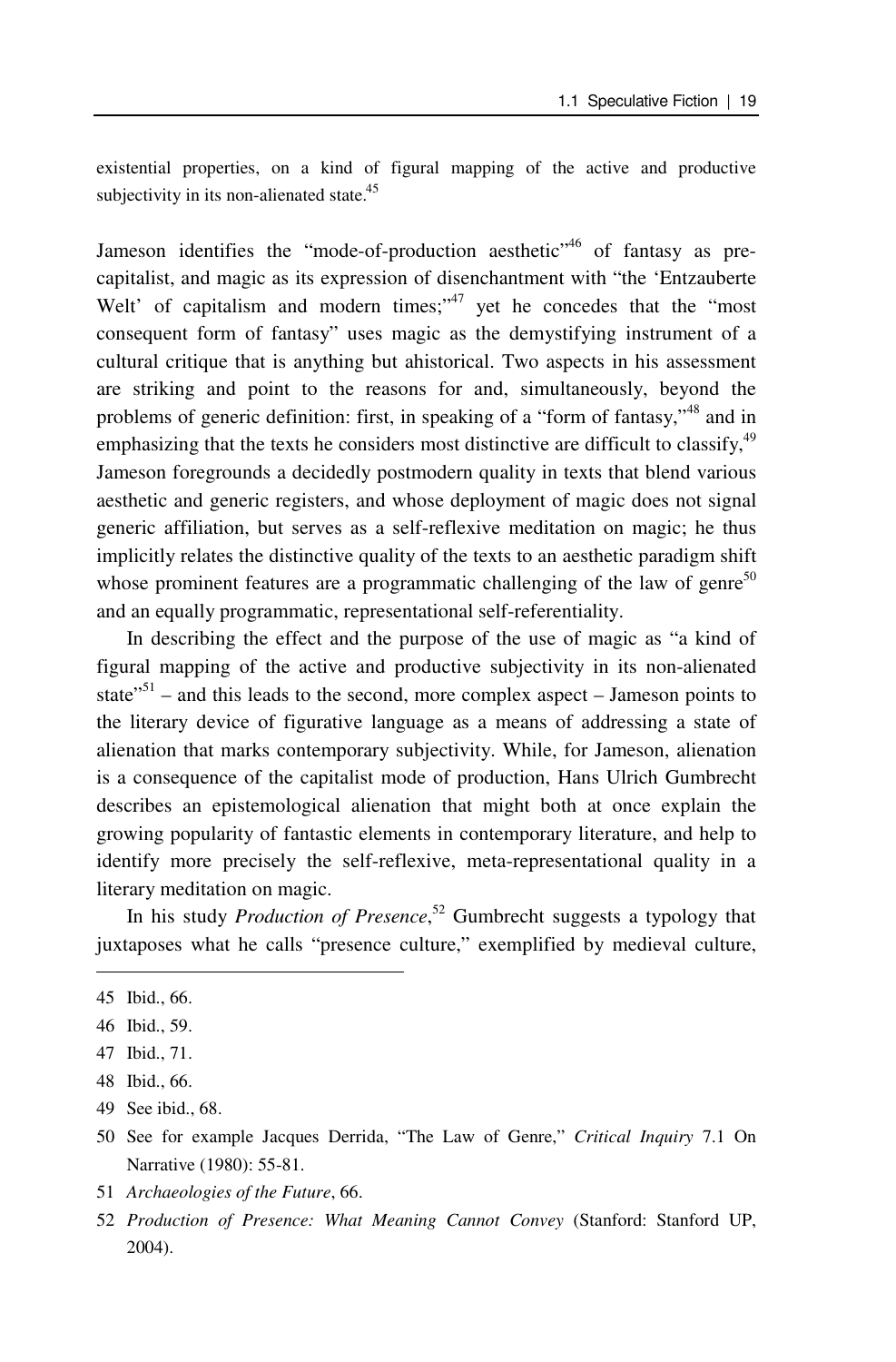with "meaning culture," exemplified by early modern culture. For Gumbrecht, "'subjectivity' or 'the subject' occupies the place of the dominant human selfreference in a meaning culture whereas in a presence culture, humans consider their bodies to be part of a cosmology (or part of a divine creation). $153$  While legitimate knowledge is, in a 'meaning culture,' produced, according to Gumbrecht, by the world-interpretation of a subject, knowledge can, in a 'presence culture,' only be revealed by "events of self-unconcealment of the world," a revelation for which the body is the central medium. This implies, for Gumbrecht, that different conceptions of signs underlie the respective cultural forms. Contrasting the 'meaning-culture's' privileging of meaning over the material signifier, in which meaning is encoded, the definition of the sign is in a 'presence culture' close to the Aristotelian sign concept where a sign is a coupling between a substance (something that requires space) and a form (something that makes it possible for the substance to be perceived). This sign concept avoids the neat distinction between the purely spiritual and the purely material for the two sides of what is brought together in the sign. Consequently, there is no side in this sign-concept that will vanish once a meaning is secured.<sup>54</sup>

The alienation of subjectivity and the nostalgia Jameson refers to might thus not only be the alienation by the capitalist mode of production and the nostalgia for the pre-rational ethics of a medieval battle of good and evil. The figurative language of fantasy – and specifically the use of magic – might as well express an alienation that comes with the prevalence of disembodied meaning, and cater to an ensuing desire for presence and an epistemology of embodied experience. The use of magic, defined by Gumbrecht as "the practice of making things that are absent present and things that are present absent,"<sup>55</sup> is thus not only an aesthetic device and, as has been shown above, even less a generic marker; it addresses both an epistemological crisis of modernity and the fundamental epistemological dilemma inherent to literature per se: how to make things that are necessarily absent from a text present by the use of signs.

The highly self-reflexive, meta-representational literary recourse to magic is encoded in a form of figurative language invoking a sign concept that, similar to the one by Aristoteles as quoted in Gumbrecht, conjoins the spiritual and the material. Given the emphasis on substance in the Aristotelian sign concept, the closest approximation to this concept possible in a literary text seems to be the trope of allegory. Significantly, Jameson describes the use of magic in fantastic narratives as a "figural mapping," yet claims, at a previous point in his chapter,

<sup>53</sup> Ibid., 80.

<sup>54</sup> Ibid., 81-82.

<sup>55</sup> *Production of Presence*, 82.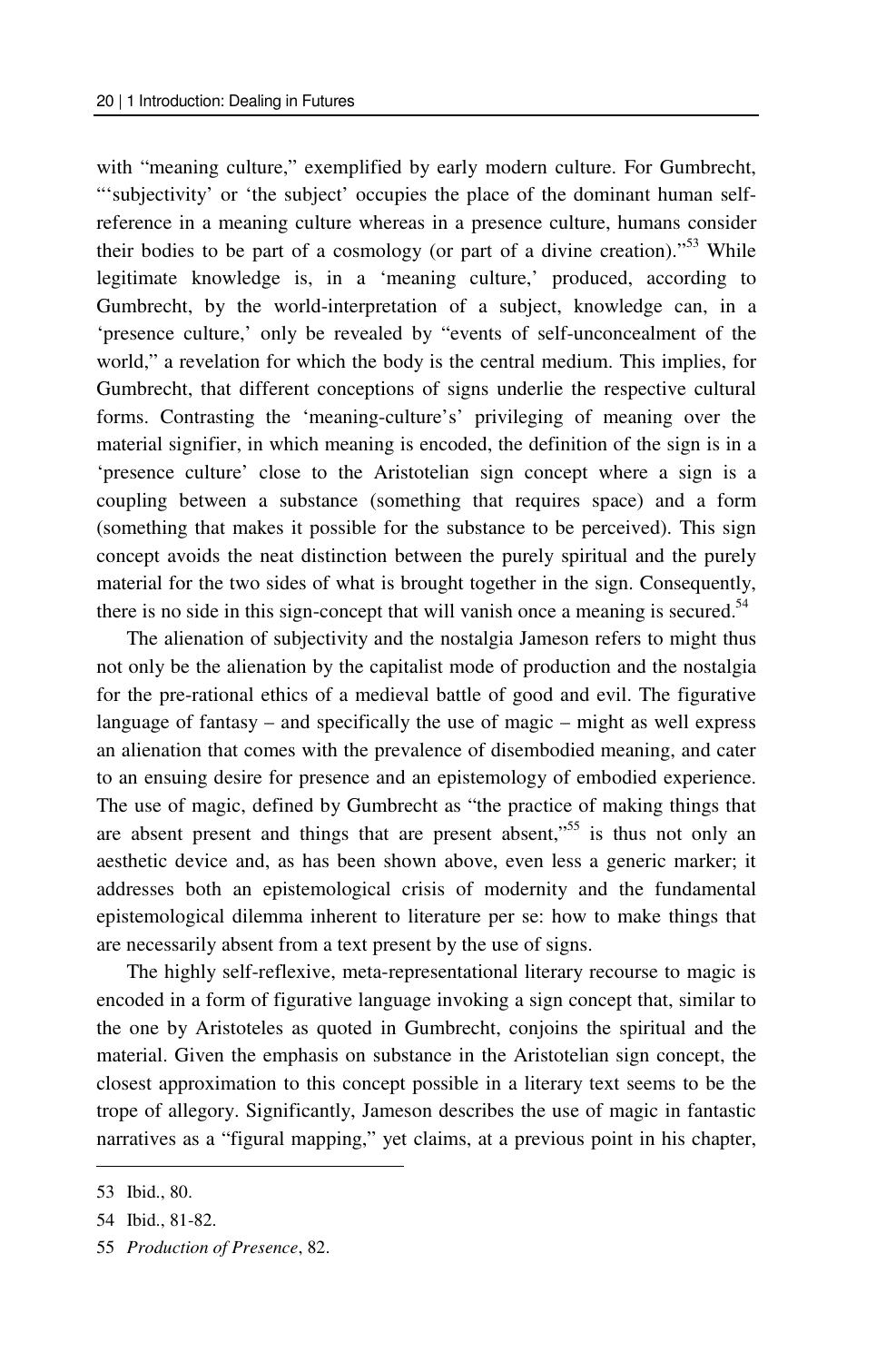that the "allegorical dimension" is "lacking in modern fantasy."56 This raises the question of what the allegorical dimension signifies for Jameson. It is obviously not the collapsing of the literal and the figural, their 'magical' coexistence in the trope of allegory against the grain of their differing rhetorical status, but rather a specific referentiality and temporality of allegory, a historicizing dimension that the ahistorical genre of fantasy, according to Suvin and Jameson, fails to represent. This suggests that Jameson's understanding of allegory follows that of Paul de Man who discards a definition of allegory as a "sign that points to something that differs from its literal meaning" for its "lack in discriminatory precision," because "this important structural aspect may well be a description of figural language in general."57The "figural mapping" that Jameson ascribes to distinctive works of fantasy thus not necessarily refers to allegory, although, as the subsequent paragraph will try to show, allegory would seem the suitable trope to mediate not only magic in fantasy, but the epistemological particularities of the very utopian form that is at the center of Jameson's study.

Strikingly, Jameson makes no further use of de Man's concept of allegory, neither in the chapter on "The Great Schism" nor elsewhere in his book. This is all the more surprising, since allegory, identified by Jameson as "an extreme structure of language itself,"58 could not only provide an aesthetic framework of analysis across generic subdivisions in the field; as Paul de Man's theorization of allegory shows, it could also tie in with Jameson's understanding of the utopian form as conditioned by a dialectic interplay between identity and difference. In his essay "The Rhetoric of Temporality," de Man analyzes a discourse in European Romanticism on the representational potential of symbol/metaphor and allegory, and ultimately locates the difference between the two in different temporalities:

In the world of allegory, time is the originary constitutive […] The meaning constituted by the allegorical sign […] can consist only in the repetition […] of a previous sign with which it can never coincide [...] since it is of the essence of this previous sign to be pure anteriority.[…] Whereas the symbol postulates the possibility of an identity or identification, allegory designates primarily a distance in relation to its own origin, and

<sup>56</sup> *Archaeologies of the Future*, 63.

<sup>57 &</sup>quot;The Rhetoric of Temporality," *Blindness and Insight: Essays in the Rhetoric of Contemporary Criticism* (Abingdon: Routledge, 2005) 187-228, 209.

<sup>58</sup> Ibid.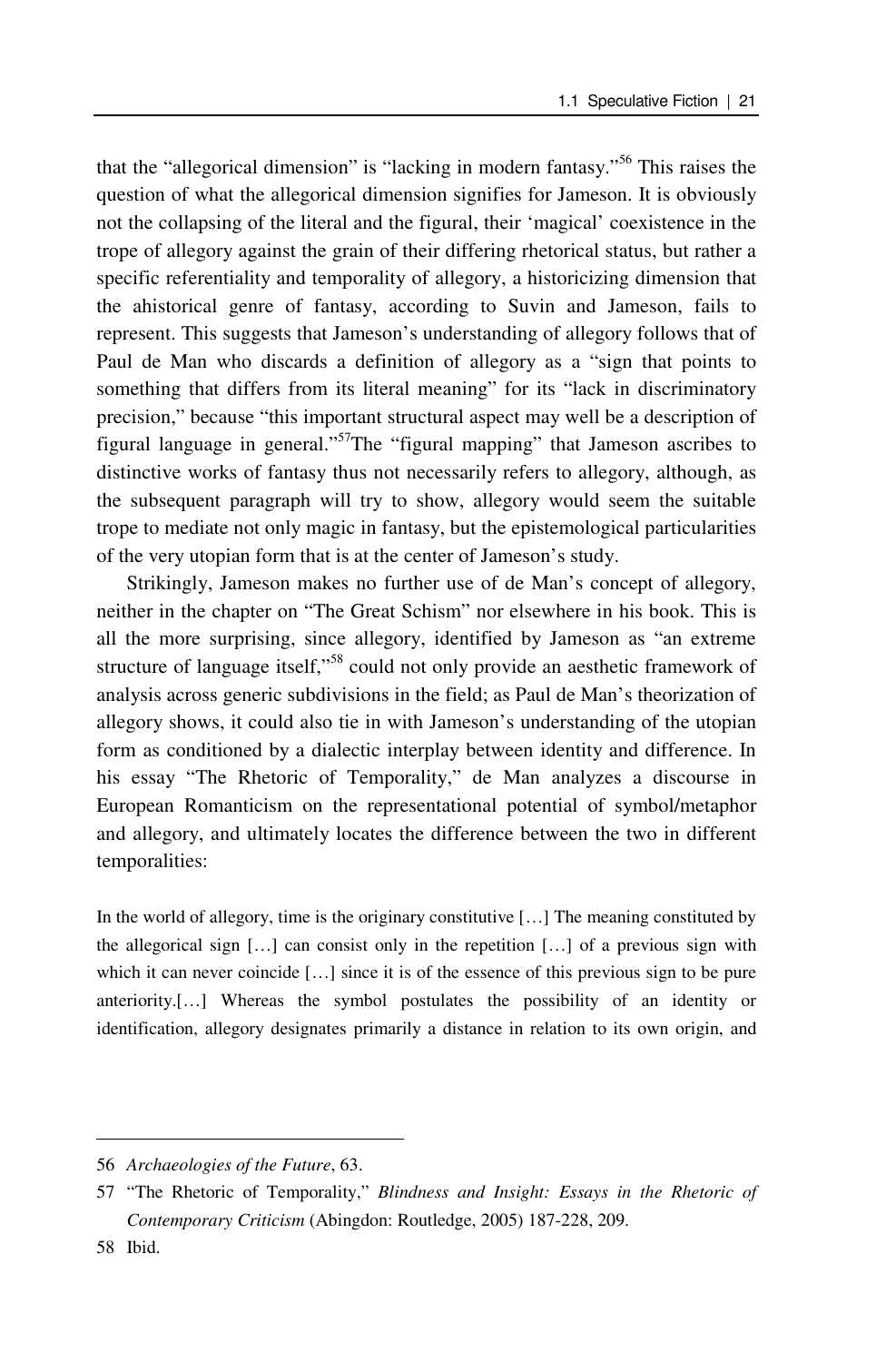renouncing the nostalgia and the desire to coincide, it establishes its language in the void of this temporal difference.59

Significantly, de Man describes as the defining characteristic of allegory a form of intertextuality, a double movement by which allegory draws on and, at the same time, distances itself from a previous signification. If one follows de Man's definition, allegory seems to be the trope ideally suited to capture the historical dimension and the structural ambiguities that Jameson identifies as characteristic of the utopian form:

Utopian form is itself a representational meditation on radical difference, radical otherness, and on the systemic nature of the social totality, to the point where one cannot imagine any fundamental change in our social existence which has not first thrown off Utopian visions like so many sparks from a comet. The fundamental dynamic of any Utopian politics (or of any political Utopianism) will therefore always lie in the dialectic of Identity and Difference, to the degree to which such a politics aims at imagining, and sometimes even at realizing, a system radically different from this one.<sup>60</sup>

Allegory suits the utopian form not only because it rests upon the temporal anteriority of the signification to which it refers, and thus historicizes both the previous sign and its relation to it, but also because it disambiguizes, since it is, according to de Man, "a sign that refers to one specific meaning and thus exhausts its suggestive potentialities once it has been deciphered."<sup>61</sup> What was widely considered a deficiency and even "non-art"<sup>62</sup> in the discourse of European Romanticism, acquires, in the context of utopian representation, the

59 "The Rhetoric of Temporality," 207.

 $\overline{\phantom{0}}$ 

- 60 Jameson, *Archaeologies of the Future*, 4.
- 61 De Man, "The Rhetoric of Temporality," 188.
- 62 Ibid. De Man quotes from Hans-Georg Gadamer's treatise on philosophical hermeneutics, *Truth and Method* (1960) where Gadamer, like de Man, traces the history of allegory over the last two centuries and subsumes the aesthetic verdict prevalent among European Romanticists as follows: "Symbol and allegory are opposed as art to non-art." It is worth noting that both Gadamer and de Man argue for a contemporary rehabilitation of the aesthetics, the meaning, and the potential of allegory, regardless of the fundamental differences between hermeneutics and deconstruction in general and the differences in their respective treatment of allegory in practice and theory in particular. See also Steven Mailloux "Hermeneutics, Deconstruction, Allegory," *The Cambridge Companion to Allegory*, eds. Rita Copeland and Peter T. Struck (Cambridge, et al.: Cambridge UP, 2010), 254-265.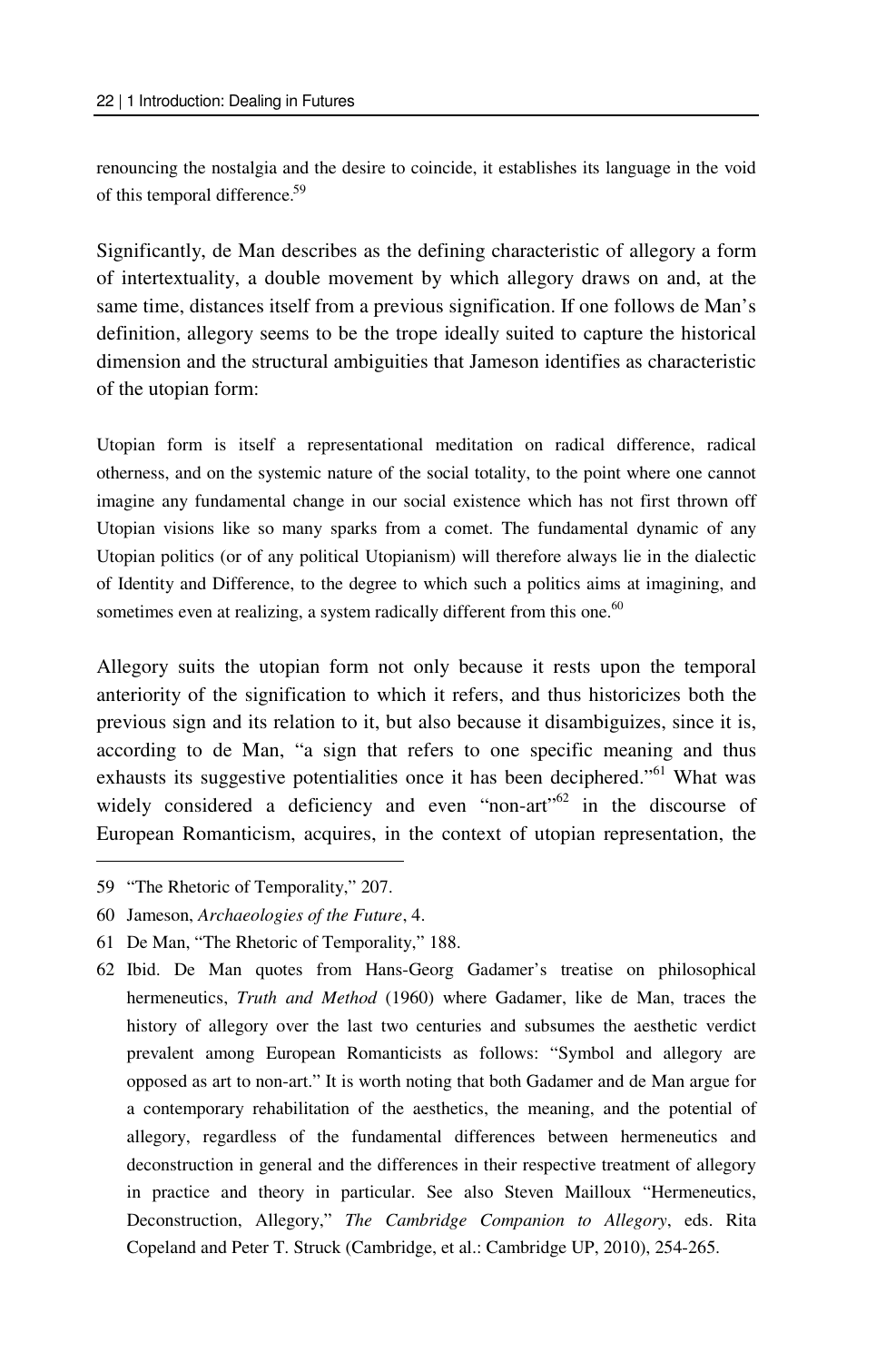status of an epistemological privilege. Moreover, inscribed in the language of allegory is always the mode of production of its origin, a feature privileging allegory to address the problem that, according to Jameson, troubles utopia as a form, and science fiction in general: "[…] our imaginations are hostages to our own mode of production (and perhaps to whatever remnants of past ones it has preserved)."<sup>63</sup>

Yet although his interest is not only in the social and historical conditions of the utopian construct, but also in "the representational relations between them – such as closure, narrative and exclusion or inversion<sup>564</sup>, and is thus not only a political but also an aesthetic interest in science fictional texts, Jameson nowhere acknowledges the importance of allegory to the utopian form or science fiction in general. While his study provides a wealth of philosophical – and specifically Marxist – theorizations of utopia, interesting structural analyses of utopian (and dystopian) representations in science fiction, as well as some insights into the reasons for the generic struggles in the field of science fiction studies, its interest in aesthetic particularities or generic definition is subordinate to its focus on the political and social implications of utopian texts. Even the chapter on the "The Great Schism" between fantasy and science fiction ultimately concedes that the most distinctive texts cannot be easily classified. This seems to suggest that the relevance of generic classification to contemporary criticism of science fiction is waning, and that, in fact, Margaret Atwood's notion of permeable membranes separating subdivisions of science fiction might be reflecting a general tendency.

One of the most provocative, recent contributions to science fiction studies, Seo-Young Chu's *Do Metaphors Dream of Literal Sleep*, offers a radical "science fictional theory of representation"<sup>65</sup> that, at first glance, appears to conveniently affirm Atwood's assessment. More precisely, what Chu calls a science fictional theory of representation not only programmatically questions generic subdivisions within science fiction, but endeavors to overturn the basic epistemological conventions upon which the generic division between science fiction and 'realistic' genres such as realism or naturalism rests. For Chu, science fiction is a mimetic discourse distinct from realism only by a higher degree of elusiveness, characterizing what she calls its "referent" or "object of representation." Contesting the "pervasive characterization […] of science fiction as a genre that operates beyond mimesis,"66 and drawing on Suvin's

<sup>63</sup> *Archaeologies of the Future*, xiii.

<sup>64</sup> Ibid.

<sup>65</sup> *Do Metaphors Dream of Literal Sleep: A Science Fictional Theory of Representation* (Cambridge, MA, and London: Harvard UP, 2010).

<sup>66</sup> Ibid., 3.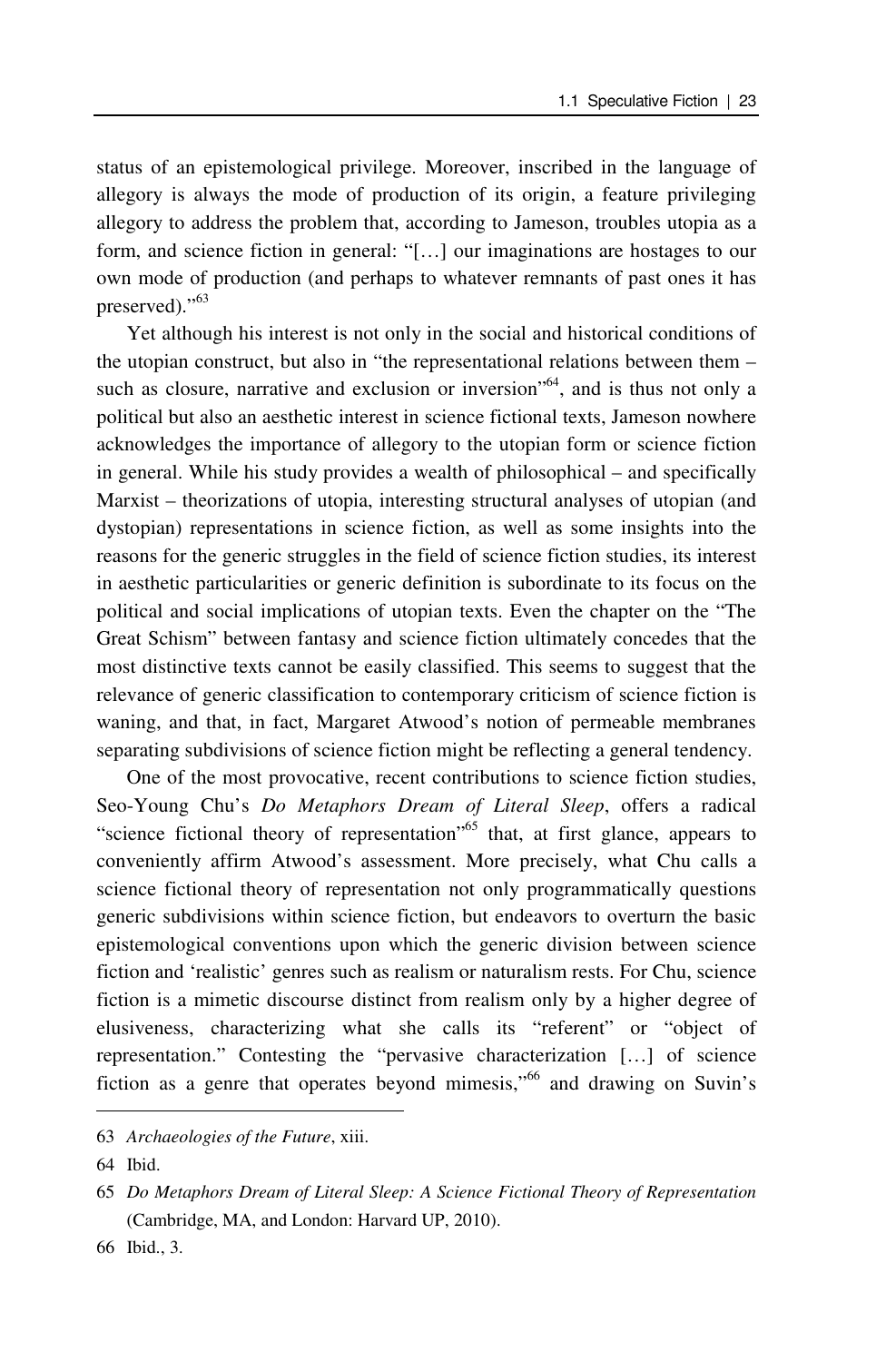definition of cognitive estrangement as achieved by way of "an imaginative framework alternative to the author's empirical environment,"<sup>67</sup> the author outlines the project of her study as follows:

Transposing this paradigm [that science fiction is generally perceived as a non-mimetic discourse, S.W.] – discovering how it works from the other side – yields a strikingly viable paradigm for reconceptualizing mimesis, science fiction, and the relationship between them. *Do Metaphors Dream* is an argument for such a reconceptualization. Science fiction, I hope to demonstrate, operates fully within the realm of mimesis. The objects of science fictional representations, while impossible to represent in a straightforward manner, are absolutely real. My reconceptualization of science fiction can be understood, more specifically as Suvin's definition turned inside out. Instead of conceptualizing science fiction as a nonmimetic discourse that achieves the effect of cognitive estrangement through "an imaginative framework," I conceptualize science fiction as a mimetic discourse whose objects of representation are nonimaginary yet cognitively estranging.<sup>68</sup>

Chu thus not only sets out to offer a theory of science fictional representation, but, in a sweeping gesture, announces to 'reconceptualize' mimesis in the process. The conceptual foundation for this ambitious project is, however, flawed by an irritating theoretical confusion and lack of terminological precision, as Chu's introductory chapter proves. To begin with, in the above passage, Chu 'transposes' Suvin's idea of cognitive estrangement from its original conceptualization as an *effect* of science fictional representation to science fiction's *objects* of representation: cognitive estrangement is for her not a receptive effect achieved through the dialectic interplay of estranging and cognitively familiar, empirical elements in the diegetic world of a narrative, but inherent to what she calls a text's cognitively estranging, yet 'real' referent. Underlying this 'transposition' is an understanding of a fictional text not as a free play of multiple signifiers, but as a monolithic sign and its unambiguous relation to one determinate referent. This referent, a given science fictional text's (one) object of representation, is, for Chu, in itself cognitively estranging, because its abstract quality challenges representation. Chu elaborates on this assumption by juxtaposing examples of what she considers cognitively estranging science fictional 'referents' with the 'flat' objects of representation that she ascribes to realism. For her, science fictional representation encompasses objects that resist "straightforward representation"<sup>69</sup> such as

<sup>67</sup> *Metamorphoses of Science Fiction*, 8.

<sup>68</sup> Chu, *Do Metaphors Dream of Literal Sleep*, 3, italics in the original.

<sup>69</sup> Ibid., 7 and 8.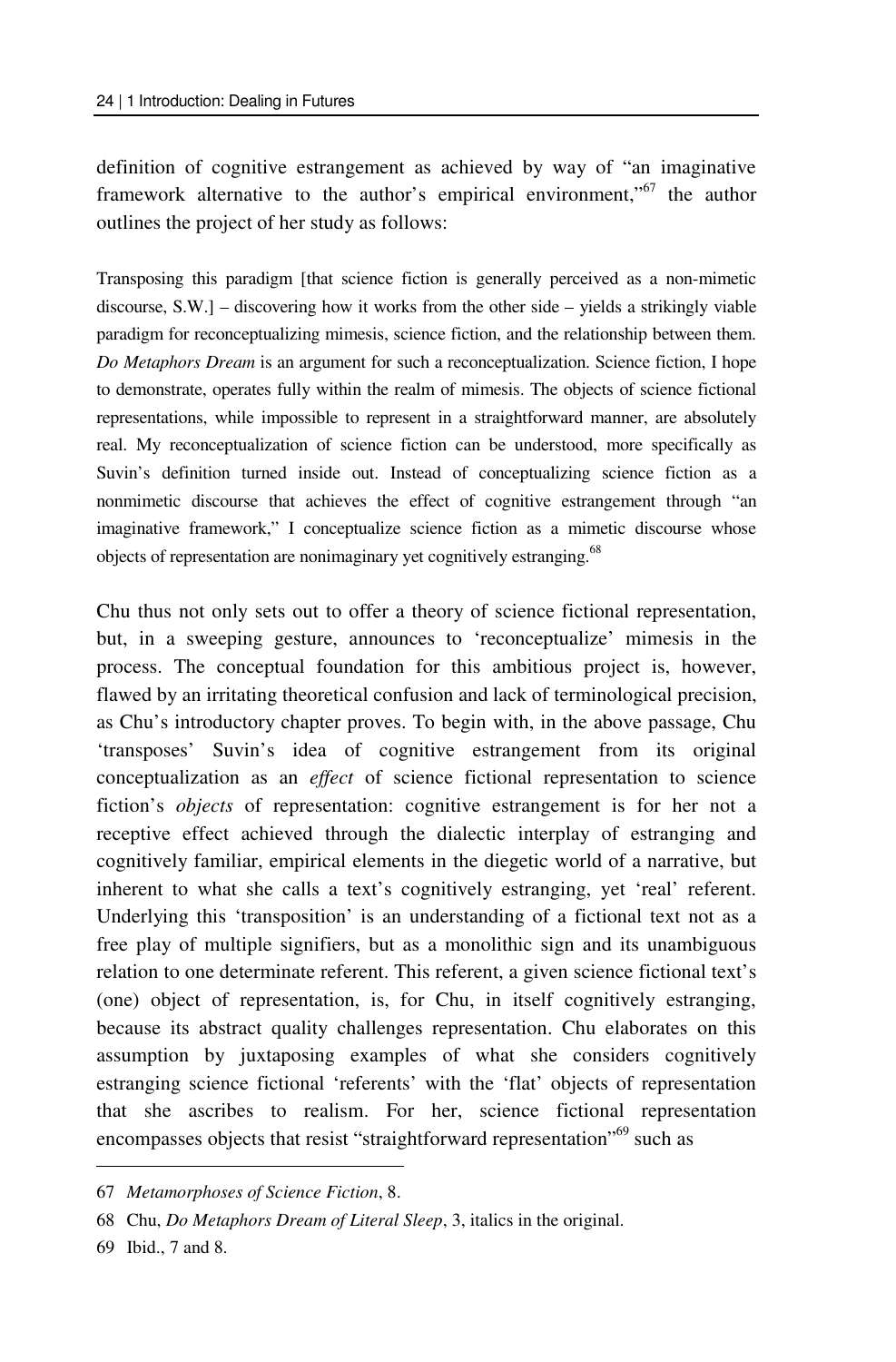the sublime (e.g., outer space), virtual entities (cyberspace), realities imperceptible to the human brain (the fourth dimension), phenomena whose historical contexts have not yet been fully realized (robot rights), and events so overwhelming that they escape immediate experience (shell shock). Although impossible to access empirically – cyberspace cannot be weighed on a scale; a traumatic experience cannot be quantified in units of time – these referents can, have, and do become available for representation in SF. Accordingly, SF is distinguished by its capacity to perform the massively complex representational and epistemological work necessary to render cognitively estranging referents available both for representation and for understanding. Realism by contrast, is distinguished by the alacrity with which it can imitate certain kinds of objects, objects such as almonds and nickels, objects themselves distinguished by the alacrity with which they offer themselves up to flat description.<sup>70</sup>

This passage affirms that Chu's understanding of a fictional text is surprisingly unencumbered by theoretical knowledge. It demonstrates that the presuppositions upon which her science fictional theory of representation rests lack any concept whatsoever of fictionality; it painfully reveals that these presuppositions are devoid of a comprehensive concept of realism as a genre in general and of mimesis in realism in particular; and it testifies to her confounding of the concept of theme or subject matter (that is per se an abstract idea) with abstract phenomena that Chu designates as objects of representation; on top of that, Chu considers the capacity to represent such abstract phenomena to be unique to science fiction. In conjunction with the deluded conceptualization of a fictional text as a monolithic sign and its single extra-diegetic referent, this confusion of abstract subject matter with an abstract and, for Chu, therefore 'cognitively estranging object of representation' leads to multiple fallacies. In the first instance, the author, after positing that "all representation is to some degree science fictional because all reality is to some degree cognitively estranging"<sup>71</sup>, draws from this stipulative definition and her elaborations in the above passage the conclusion that realism

is actually a 'weak' or low intensity variety of science fiction, one that requires relatively little energy to accomplish its representational task as its referents (e.g. softballs) are readily susceptible to representation. Conversely, what most people call 'science fiction' is actually a high-intensity variety of realism, one that requires astronomical levels of energy to accomplish its representational task insofar as its referents (e.g., cyberspace) elaborately defy straightforward representation. In this book 'realism' designates low-intensity

<sup>70</sup> *Do Metaphors Dream of Literal Sleep*, 7.

<sup>71</sup> Ibid.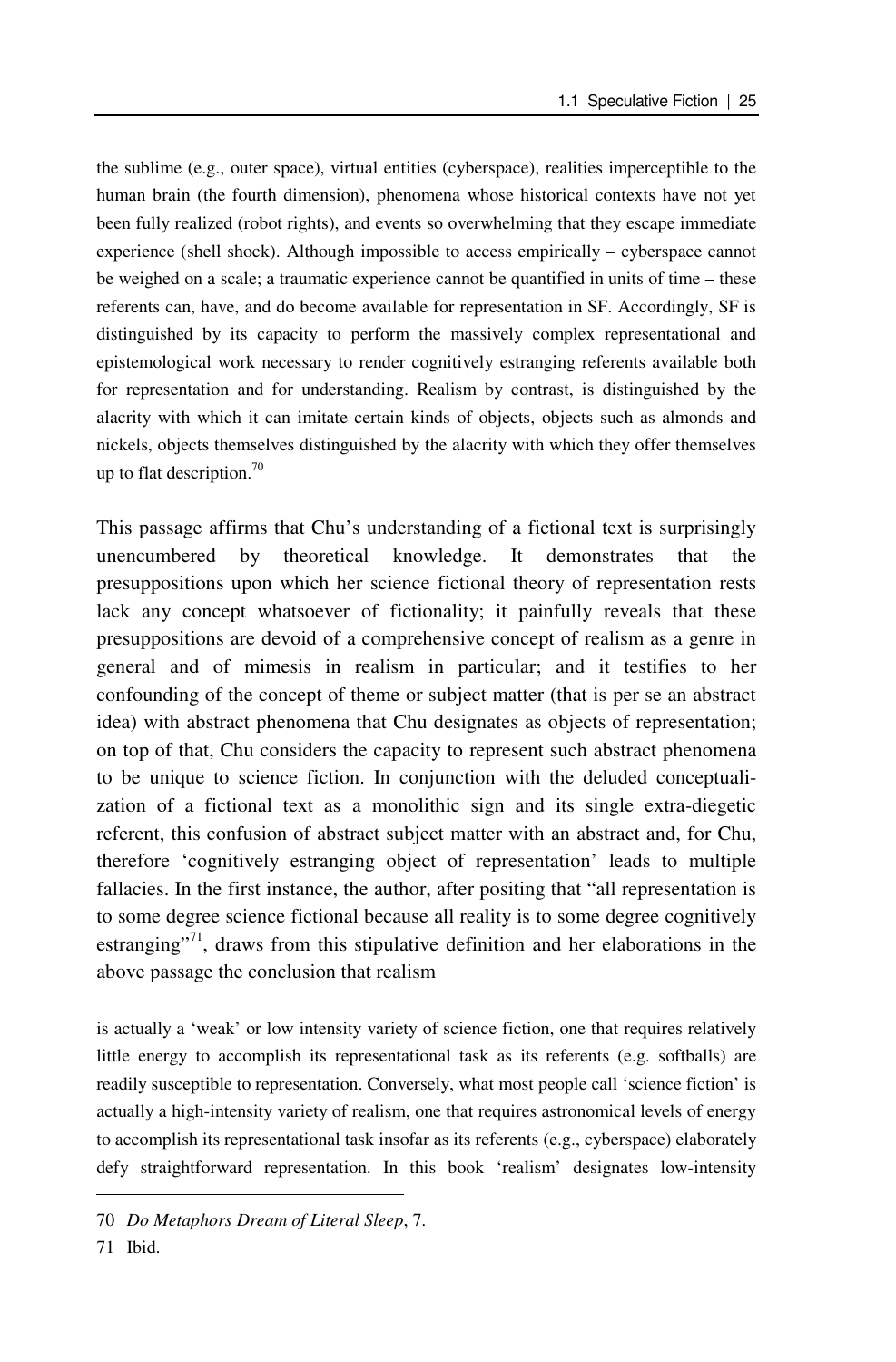mimesis, while science fiction designates high-intensity mimesis. Realism and science fiction, then, exist on a continuum […] where every object of representation has its place – from shoelaces, dimes, and oak leaves to cyberspace, trauma, black holes, and financial derivatives.<sup>72</sup>

Chu's diction in this passage is telling in many ways. Her description of the representational strategies of a given fictional text as a "task," requiring varying amounts of "energy," again, betrays a striking avoidance of the analytical categories and tools available to literary criticism. The list of 'objects of representation' at the end of the paragraph, again, implicitly suggests that realistic fiction (or what Chu calls "low-intensity mimesis") is incapable of representing abstract ideas such as "trauma, black holes, and financial derivatives." This latter part of the list is in itself conclusive as it, again, confounds the abstraction of subject matter with the abstraction of disembodied empirical phenomena (such as trauma). Most conclusive in this positing of a theorem is, however, the normative vigor marking Chu's attempts to upturn the generic hierarchies that assign minor literary value to science fiction. It is, above all, the tension between her disparaging 'definition' of realism on the one hand, and the ostentatiously unbiased notion of a continuum, expressed in her use of the neutral "high/low-intensity"-modifier, on the other that allows this interpretation.

Built upon the idea of varying degrees of mimesis, Chu's construction of a neutral continuum, by which devaluing positionings of literary texts could be circumvented, reveals that what lies at the bottom of her attempt to reconceptualize mimesis is an anachronistic understanding of the concept. The author obviously ignores that the idea of mimesis (which has been a contentious issue since Plato and Aristotle) has become more complicated with the emergence of critical interrogations of the concept of reality and the relation between art and reality in the twentieth century. For Chu, mimesis clearly means *imitatio*, and her project is motivated by the desire to promote the value of science fictional representations as forms of *imitatio* that are privileged by their capability of depicting abstract subject matter. Ultimately, Chu seems to consider the adjective 'non-mimetic' a devaluing stain, from the traces of which the genre of science fiction has to be purged.

As a consequence of her positing of a neutral mimesis-continuum, on which any given text can be placed according to its "high-" or "low-intensity" mimetic quality, Chu feels free to abandon all generic distinctions. Her theorem not only allows the unproblematic inclusion into science fiction of subgenres such as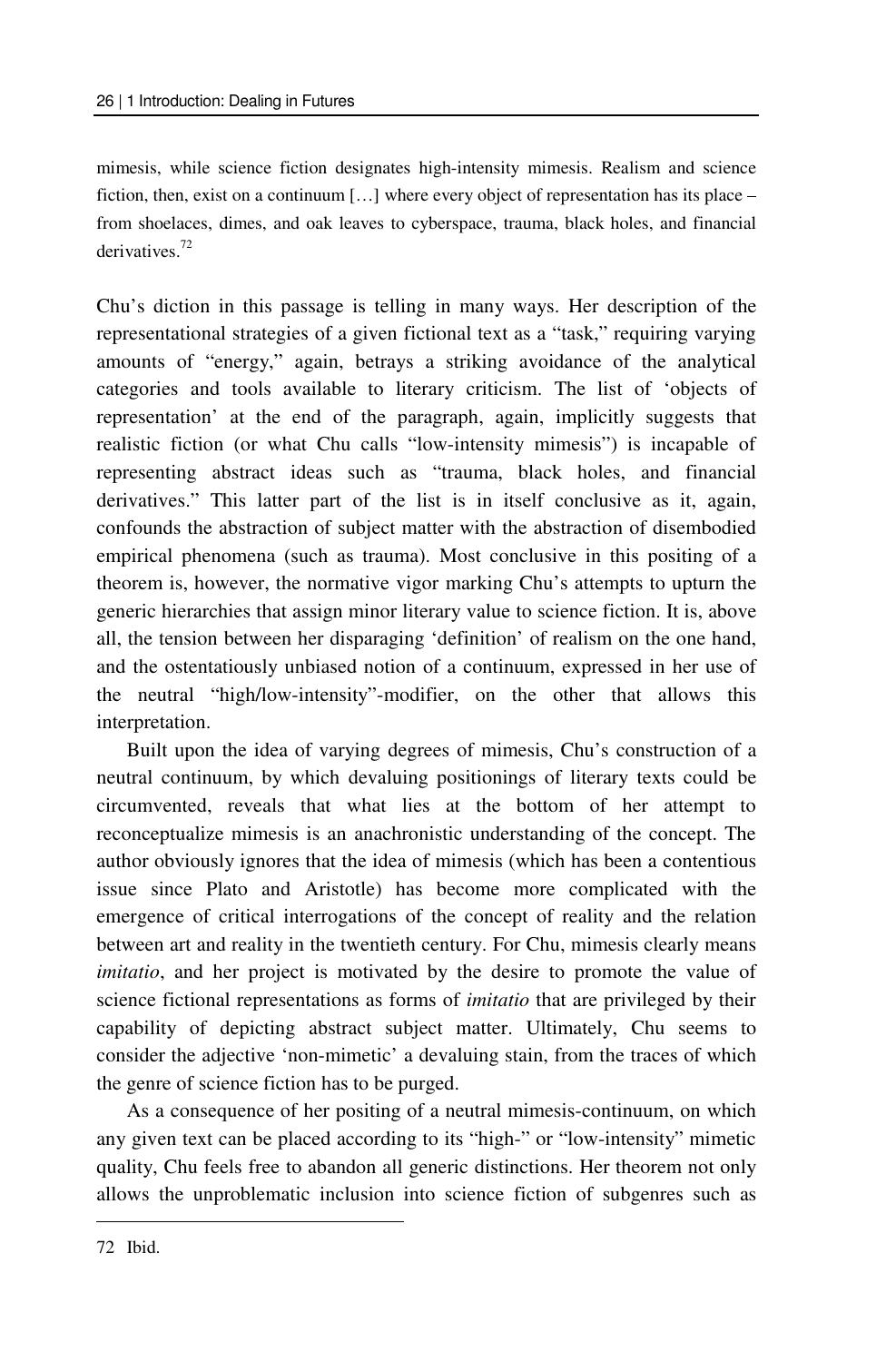surrealism, utopianism, gothic/horror, slipstream, fantasy, and magic realism,<sup>73</sup> but also the arbitrary designation as science fiction of such unlikely text types as travel writing or Korean American memoir.<sup>74</sup> The degree of Chu's vigor to undo the generic divisions that imply the ascription of minor literary value to science fiction, her eagerness to establish a science fictional theory of representation and science fictional representation as mimetic, equals, however, the degree of theoretical neglect and terminological imprecision impeding her project. This becomes particularly obvious when Chu, after her all-encompassing designation of every given text to some degree as science fictional, dismisses allegory as "What Science Fiction is *Not*"<sup>75</sup>, at the end of her methodological introduction. Again, her diction is conclusive in its imprecision:

A narrative in the allegorical mode need not be about something. The purpose of allegory is not to refer to a specific object but to incite the reader's mind to exegesis. Meanwhile, the purpose of science fiction is not to instigate exegetical activity in the reader's mind but to represent a cognitively estranging referent.<sup>76</sup>

Without so much as problematizing her understanding of allegory and its function either as a rhetorical trope, a genre, or a structural element in narrative and/or critical discourse, the author uses the term in this antithetical definition as a negative foil to highlight science fiction's capacity of representing "a cognitively estranging referent." How exactly exegetical activity can be instigated by allegory, if understood as a non-referential text, remains as obscure as the problem how a science fictional text and its representation of a cognitively estranging referent can be recognized and deciphered as such without exegetical activity. This 'definition' contradicts both Paul de Man's contention that allegory is "a sign that refers to one specific meaning"<sup>77</sup> and Chu's own that science fiction is a lyrical form of mimesis<sup>78</sup> marked by its extensive use of figurative language, a contention that she broadly elaborates on. It once more reflects the author's theoretically unencumbered understanding of literary fiction, genre, rhetoric, and, ultimately, fictionality, as well as the decidedly ahistorical and apolitical quality of her science fictional theory of representation. In keeping with the field's inclination towards taxonomy, Chu lists an impressive number of

<sup>73</sup> See *Do Metaphors Dream of Literal Sleep*, 9.

<sup>74</sup> See ibid., 69.

<sup>75</sup> Ibid.,76, italics in the original.

<sup>76</sup> Do *Metaphors Dream of Literal Sleep*, 76, italics in the original.

<sup>77 &</sup>quot;The Rhetoric of Temporality," 188.

<sup>78</sup> See ibid., 10 -63.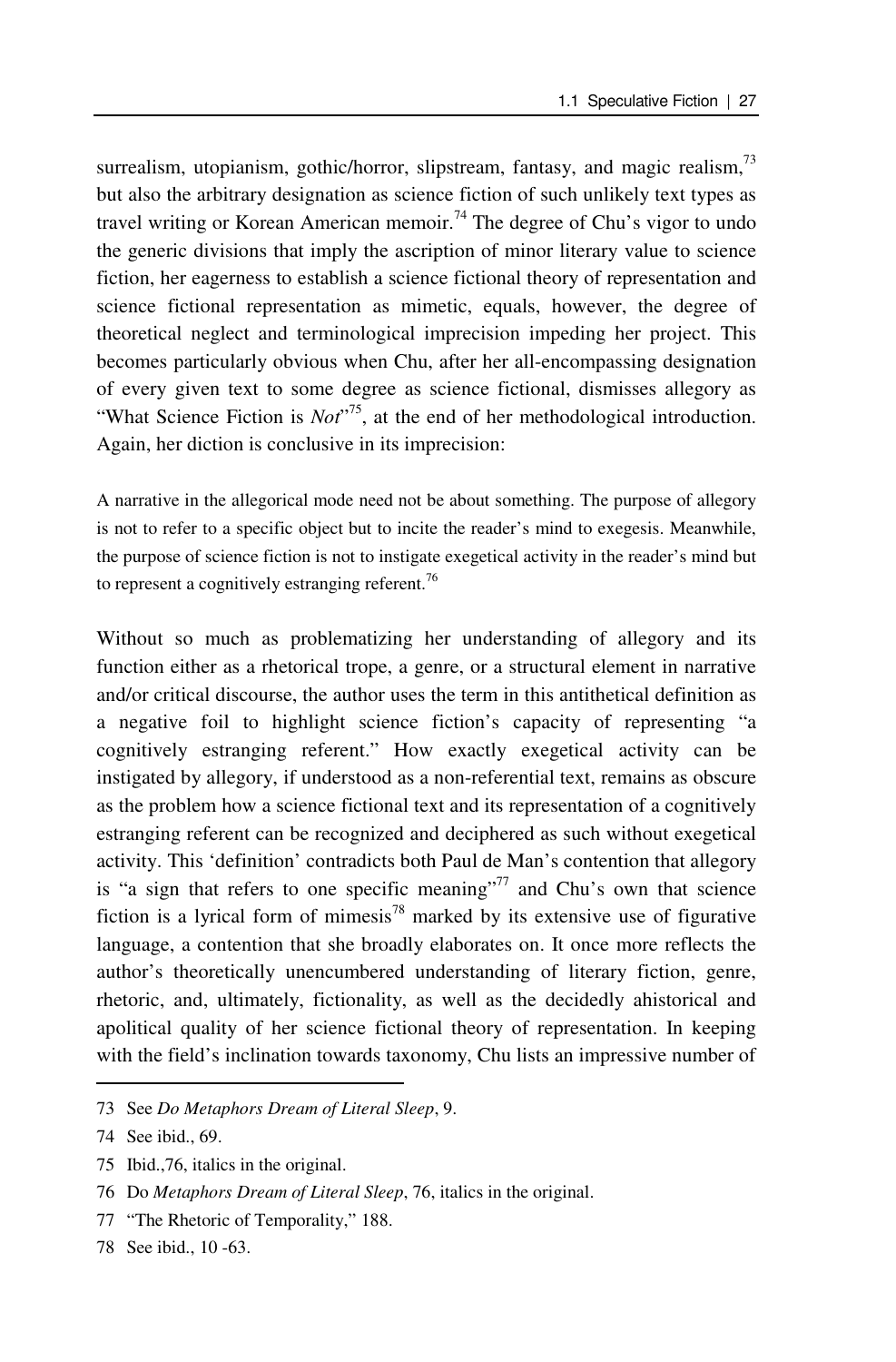$\overline{a}$ 

fictional texts as examples to substantiate her claims; yet this abundance cannot make up for or undo the theoretical deficiency that flaws these claims in the first place.

Given the terminological and conceptual imprecision in Seo-Young Chu's theory of science fictional representation, her subsequent abandoning of all generic distinctions does not provide solid ground for any definition of speculative fiction as either a genre on its own or a subgenre of science fiction. As the above exemplary discussion of three studies by critics of science fiction demonstrates, the problem of generic definition has encumbered the field from its beginning and will likely not go away anytime soon. The present study takes advantage of this lack of precise generic definition and resorts to the *OED* definitions of the terms 'speculation' and 'speculative' whose wide range of denotations and connotations permits their application to philosophical/literary and economic registers alike.<sup>79</sup> The study considers the fictional texts of its corpus speculative fiction, because their extrapolations from the society in which they originated are speculative and fictional, while the political-economic discourses and practices regulating this society are speculative and factual. This is not to argue that the factual discourses are more 'truthful' than the fictional discourses of the literary texts. Rather, the privileged status assigned to factual discourses in contemporary Western societies authorizes their powerful and effective construction of both meaning and a social reality that together assign an inferior, marginal status to literary fiction and culture in general. In locating the distinction between factual and fictional discourses in the workings of cultural and political institutions and practices, the present study follows a pragmatic approach to fictionality that is generally associated with the work of John R. Searle.<sup>80</sup> In the spirit of this pragmatic approach, recent theories of fictionality<sup>81</sup>

<sup>79</sup> *OED* definitions of "speculation" range from the neutral "contemplation, consideration, or profound study of some subject" (def.5a), or an "attempt to ascertain or anticipate something by probable reasoning" (def.5c), to the "disparaging use, usually with adjs.,as bare, mere, pure, etc.; also simply= conjecture, surmise" (def.6c). The definition that most aptly captures the conjectural quality marking both the fictional and the factual discourses relevant to the present study is "as opposed to practice, fact, action, etc" (def. 6b). "speculation, n." *OED Online* (March 2012) Web, 20 Mar. 2012. <http://www.oed.com/view/Entry/186113?redirectedFrom=speculation>.

<sup>80</sup> See for example *The Construction of Social Reality* (New York: Simon and Schuster, 1995), and "The Logical Status of Fictional Discourse," *New Literary History* 6 (1974-75): 319-332. In this latter article Searle maintains: "There is no textual property, syntactic or semantic, that will identify a text as a work of fiction" (325), a claim that Dorrit Cohn contests in "Signposts of Fictionality: A Narratological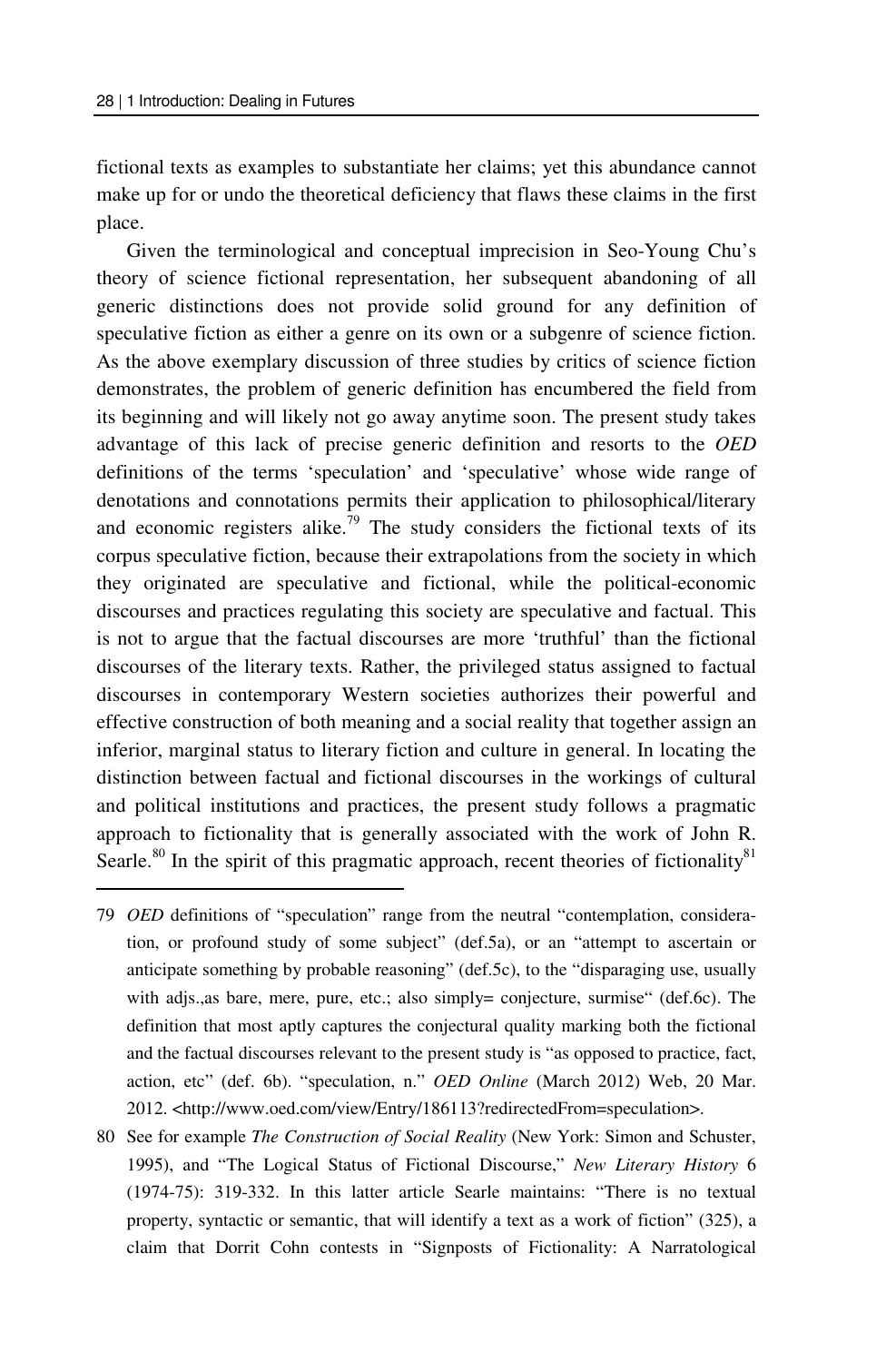suggest an understanding of fiction as a complex cultural practice that is regulated by speech act conventions rather than a distinction along the lines of true or false, mimetic or non-mimetic representation.

While, according to speech act conventions prevalent in Western societies, factual discourses are expected to be truthful in that they renounce fictionalizing strategies, fiction is considered a "make-believe"<sup>82</sup>game resting upon an implicit contract or pact between the author of a fictional text and its readership. Alerted by paratextual and textual "signposts of fictionality,"<sup>83</sup> and tacitly acknowledging the specific status of the fictional text, as well as generic particularities (such as the prevalence of unfamiliar or fantastic elements in genres like science fiction), readers of fiction agree to subscribe to the extraordinary "make-believe" contract of fictional narrative. Since in contemporary Western cultures the practice of fiction treats the fictional text as a textual signification that is not committed to an extratextual referent, the notion of mimetic or non-mimetic representation becomes subordinate to coherence and logical consistence within the diegetic world created by fictional narrative. This liberation from extratextual referentiality does not imply that fictional narrative cannot provide insights or 'truth' beyond its textual boundaries. On the contrary, freed from extra-textual referentiality, a fictional narrative can assume the function of a thought experiment, by which the validity of non-fictional discourses and practices that form the political, social, and cultural reality of a given society can be critically reflected, tested, and challenged. Fictional narrative can thus comment on factual discourses' power of meaning making and subject formation, and it can spotlight contradictions and fictionalizing strategies in these so called discourses of truth.

To consider fiction a practice that is conditioned by speech act conventions and regulated by a given culture's institutions and discourses of truth implies that the notion of degrees or scales of fictionality (which seems to be the assumption underlying both Seo-Young Chu's model of a continuum of mimesis and Margaret Atwood's perception that speculative fiction offers "a slight twist on the society we have now") loses traction. It also implies that, instead, generic conventions and paratextual discourses gain pertinence, since they determine and

Perspective," *The Distinction of Fiction* (Baltimore and London: Johns Hopkins UP, 1999), 109-131.

81 See for example Frank Zipfel, *Fiktion, Fiktivität, Fiktionalität: Analysen zur Fiktion in der Literatur und zum Fiktionsbegriff in der Literaturwissenschaft* (Berlin: Erich Schmidt, 2001), esp. 279-299.

83 Dorrit Cohn,"Signposts of Fictionality," 109.

<sup>82</sup> Umberto Eco qtd. in Zipfel, *Fiktion, Fiktivität, Fiktionalität*, 283.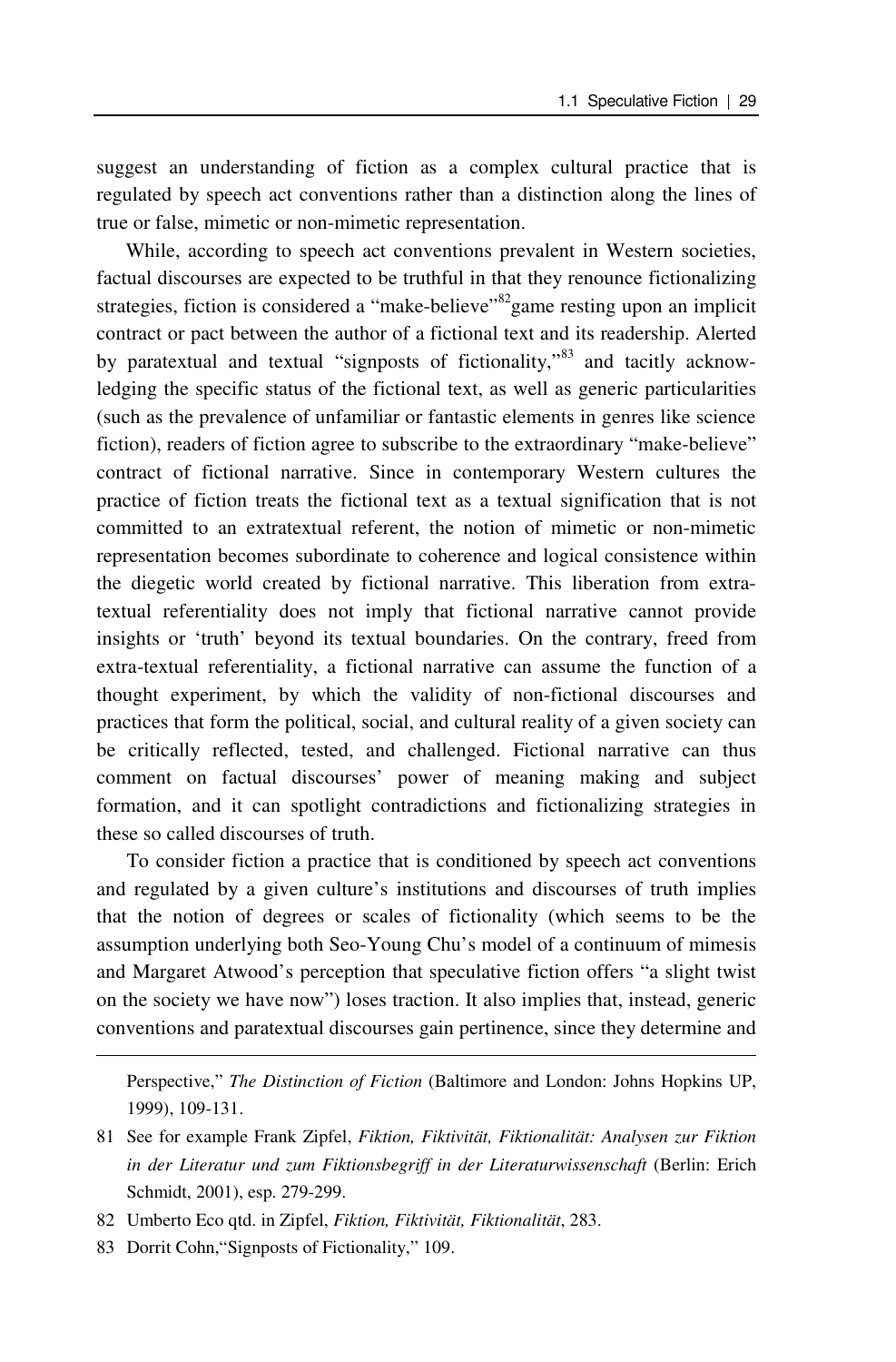$\overline{a}$ 

navigate the reception of a fictional text. Significantly, the three texts at the center of the present study are hybrid mixes that play with the conventions of genre and elude easy generic classification. Their authorial paratexts even further complicate a convenient placement in terms of genre. It is important to note that the study's classification of the texts as 'speculative fiction' against the grain of their hybridity and complicating paratexts is based on their critical fictional negotiation of factual discourses, whose fictionalizing, speculative strategies they reveal, rather than on a random occurrence of fantastic elements in their diegetic worlds.

Although these fantastic diegetic elements – the elements that would be cognitively estranging nova in Darko Suvin's terms – present various defamiliarizing, imaginary divergences from the empirical framework of contemporary North American societies, they have in common that they highlight and comment on disembodiment as a specific epistemological condition characterizing and enabling the regime of globalized capitalism and its underlying ideology of borderless, global free trade. In Kathryn Bigelow's *Strange Days*, the fantastic element is a technical device that allows the recording and commodification of sensual input from the human brain; in Karen Tei Yamashita's *Tropic of Orange*, the fantastic encompasses such diverse instances as the magical warping of geography and an ambiguous cyborg figure whose representation oscillates between corporeality and digital coding; and in Larissa Lai's *Salt Fish Girl*, a mutated clone transcends her artificially manufactured, genetic code. In terms of temporality, the texts differ significantly: *Strange Days* projects a fictitious Los Angeles on the eve of the new millennium that is only five years ahead of the time of the film's production; the diegetic world of *Tropic of Orange* is set in a fictitious Los Angeles that is contemporaneous with the novel's production and can be regarded alternate history,<sup>84</sup> and *Salt Fish Girl* combines an alternate history

<sup>84</sup> Gary K. Wolfe designates as 'alternate history' a "narrative premise claimed equally by science fiction and fantasy," and refers to Darko Suvin's definition of the term as "that form in SF in which an alternate locus (in space,time, etc.) that shares the material and causal verisimilitude of the writer's world is used to articulate different possible solutions of societal problems, those problems being of sufficient importance to require an alteration in the overall history of the narrated world." "Coming to Terms," *Speculations on Speculation: Theories of Science Fiction*, eds. James Gunn and Matthew Candelaria (Lanham, et al.: Scarecrow, 2005) 13-22, 14. However, the idea of "different possible solutions of societal problems" in Suvin's definition insinuates an idealistic, utopian thrust that does not apply to *Tropic of Orange*'s rather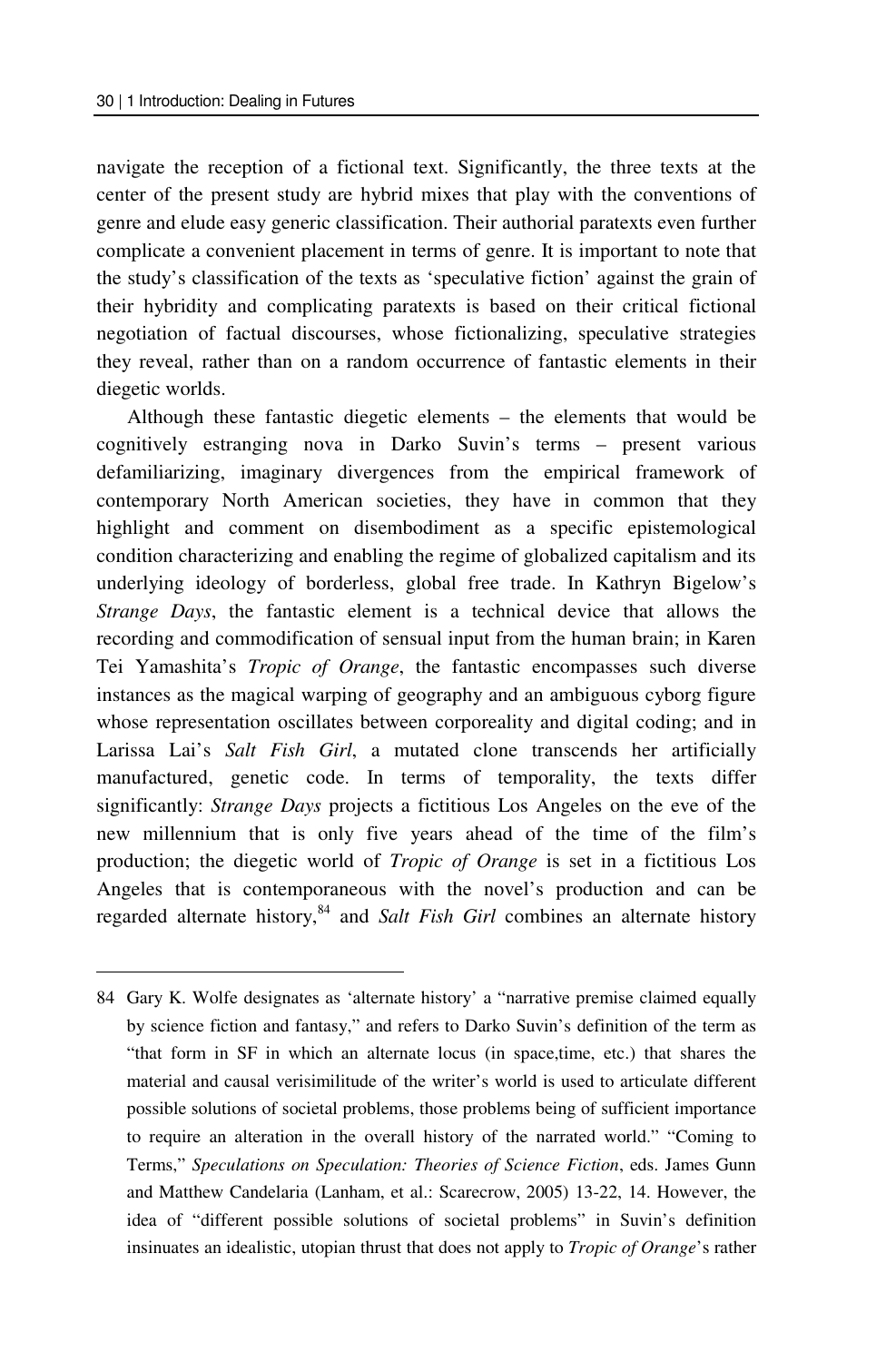strand ,set in China, with a futurist strand, set in a near future British Columbia, where a corporation-governed city has replaced Vancouver.

Regardless of these differences in temporality, all three texts address risks the construction of which is enabled by a technology-driven disembodiment of experience. Conditioned by the encoding of information in signs that no longer have a referent this disembodiment of experience reflects the digitalized, semiotic immateriality that has become a hallmark of globalized capitalism. Beyond this critique, fantastic elements have in all three texts an allegoric, metarepresentational and often self-referential function; rather than stereotypical ingredients of a generic formula, they are the medium of a reflection on the cultural practice of fiction, its production and reception, and its culturally coded devaluation vis-à-vis discourses whose authority in the symbolic order is based on their claim to immaculate factuality. This function of epistemological selfreflection, in conjunction with the texts' subtle criticism of an epistemological condition that enables a very specific political-economic rationality, motivates the use of fantastic elements in the texts' narratives among other literary devices. Given the enduring devaluation of fantasy and science fiction, this recourse to the fantastic is a risky endeavor, signalizing an author's audacious challenging of the institutions, practices, and conventions that regulate the ascription of artistic value in contemporary Western societies.

Invariably set in a hyper-capitalist Pacific Rim, the critical dystopias projected by Bigelow, Yamashita, and Lai's fictional narratives refer to and position themselves against factual discourses and their utopian construction of irreal spaces and irreal subjects, a speculative, utopian construction whose future-oriented thrust is necessarily fictional and ties in with a general hyperfictionality characterizing the global economy in the twenty-first century. This hyper-fictionality entails that the space of possibility that global capitalism is persistently carving out for itself is increasingly becoming a space of pure representation; in this space, all agents and operations are part of an endless chain of interacting, mutually referential signifiers, and leave only volatile traces. As fictional speculations on the formation of subjectivity in the North American Pacific Rim, the texts not only address a historically and locally specific manifestation of free market ideology, but tackle the social and political changes in North American societies that came with the growing currency of the ideal of a borderless world market; in other words, the texts highlight how an almost universal subscription to this ideal fosters the

dystopian, and at best ironically motivated imaginary divergence from the social reality of an empirical L.A. in the 1990s.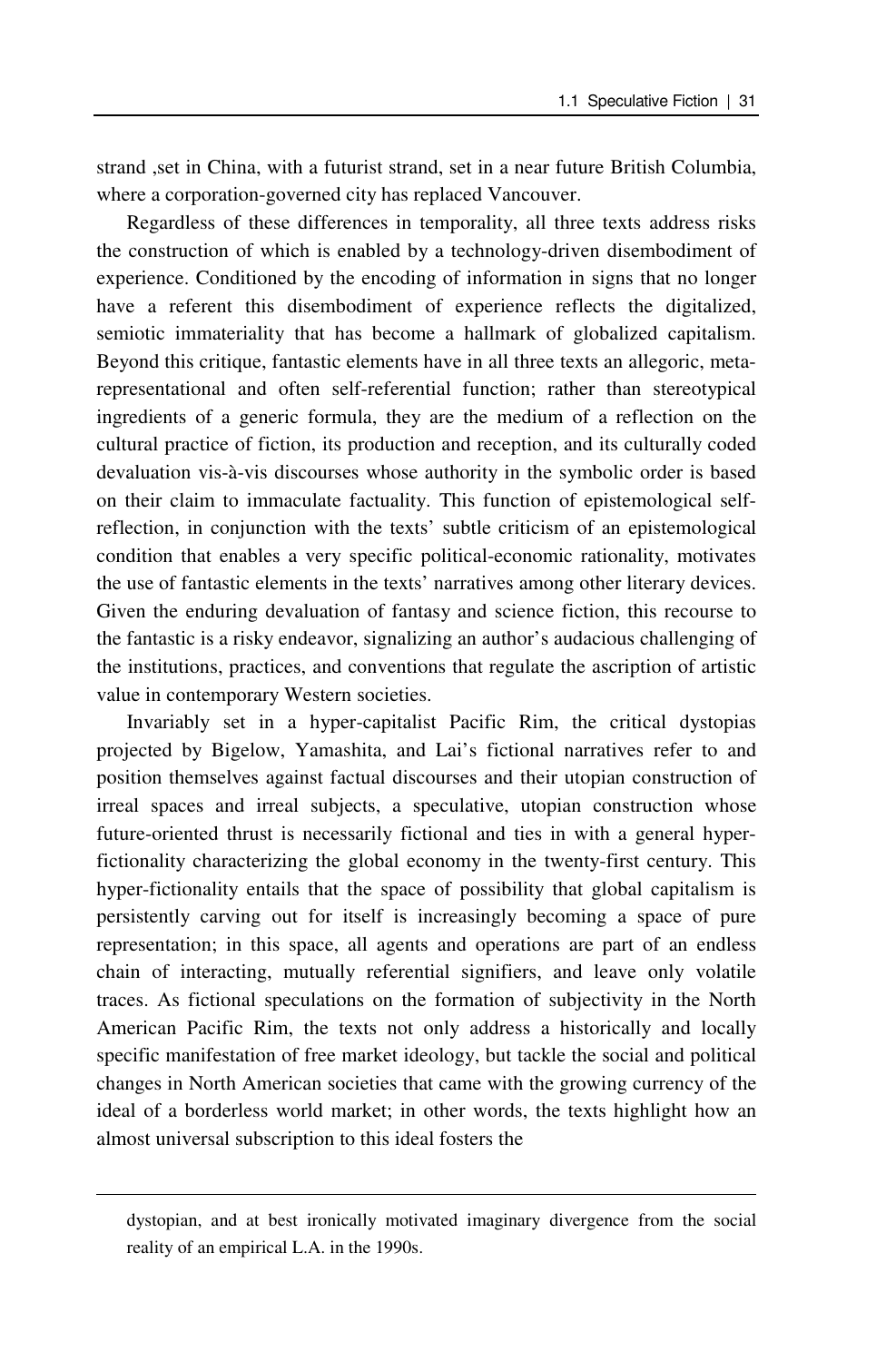tireless undoing [of] all the social gains made since the inception of the socialist and communist movements, [the] repealing [of] all the welfare measures, the safety net, the right to unionization, industrial, and ecological regulatory laws, [while] offering to privatize pensions and indeed to dismantle whatever stands in the way of the free market all over the world.<sup>85</sup>

Bigelow, Yamashita, and Lai's texts were produced and published within a decade around 2000, and thus at a point in time that, together with the topographical and temporal setting at a millennial North American Pacific Rim and the subtle negotiation of a thorough neoliberalization of governance in their diegetic worlds, suggests their close relation to the emergence of the North American Pacific Rim discourse that in the last decades of the 'American Century' euphorically announced the coming of a golden 'Pacific Century.' The fictional texts seem to respond to and contest a discourse, whose authority and power of meaning-making rests upon the cultural convention that designates the political and the economic as the realm of the factual. The subsequent delineation of this factual discourse and its critical reception hopes to demonstrate, however, that the political-economic utopianism expressed in the imaginary of a borderless Pacific region resorts to fictionalizing strategies that result in the "construction of an optical image from which existence itself […] has been removed by a sleight of hand, a masterful feat of ideological prestidigitation."86 Such a homogenizing optical image is, as Fredric Jameson argues, characteristic of early versions of the utopian form and essential to the form's requirement for narrative closure.

## **1.2 PACIFIC RIM UTOPIANISM**

The utopianist Pacific Rim discourse emerged in the mid-1980s at the North American Pacific coast during a time of economic crisis and political-economic restructuring that affected North-America on both sides of the 49th parallel. In Canada, economic crisis was induced by oil shocks, economic slowdown and a federal deficit, whose growth was, in part, due to generous expenditure by the Canadian welfare state during the  $1970s$ .<sup>87</sup> In the U.S., under the Reagan

<sup>85</sup> Jameson, *Archaeologies of the Future*, 4.

<sup>86</sup> Ibid., 193.

<sup>87</sup> See David Ley, *Millionnaire Migrants:Trans-Pacific Life Lines* (Malden, et al., Wiley-Blackwell, 2010) 51.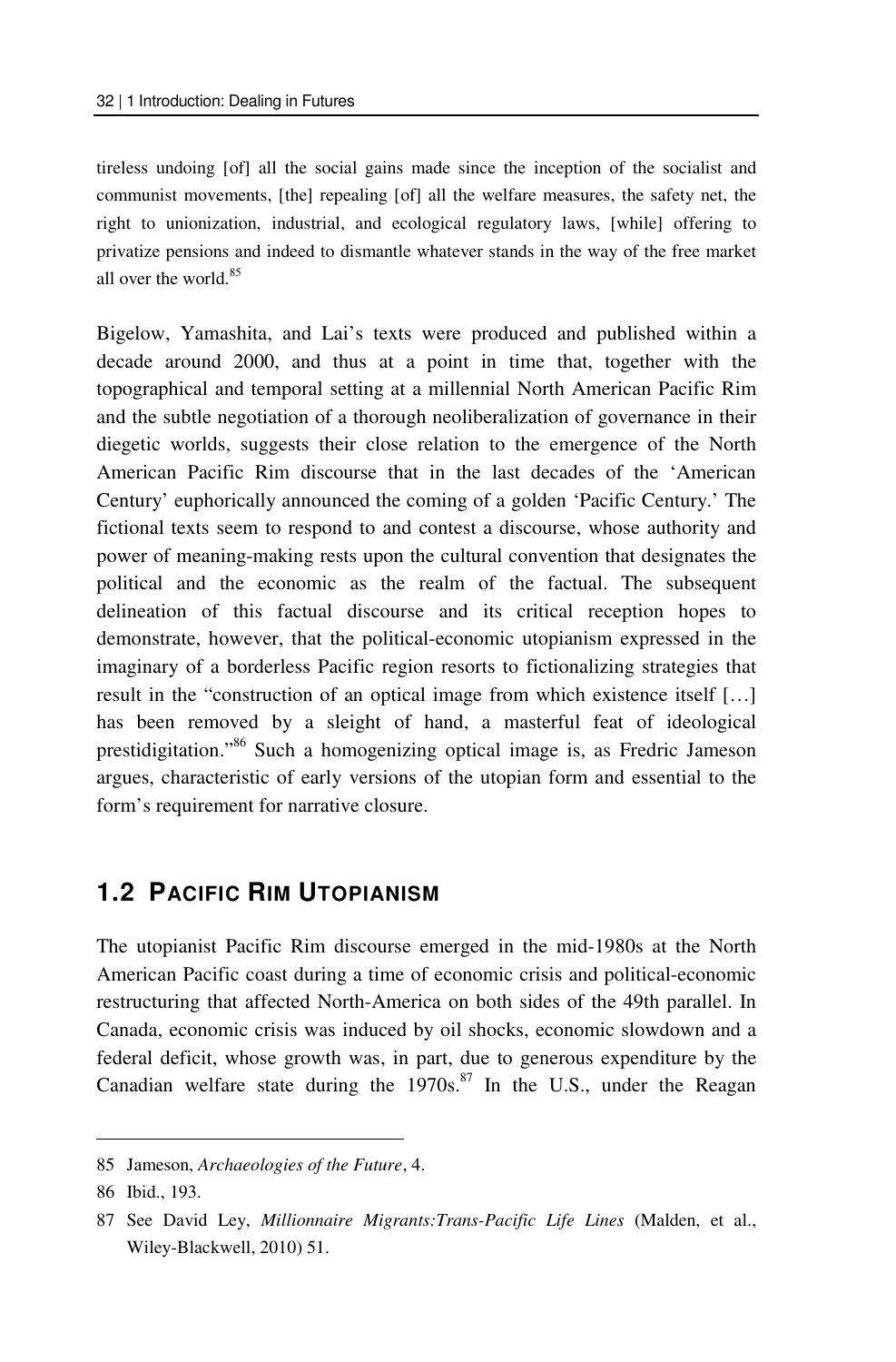administration, a huge military buildup sanctioned by the Strategic Defense Initiative<sup>88</sup> caused an enormous expansion of the federal budget deficit. Although the U.S. economy in general saw a favorable development during the Reagan administration and the reasons for restrictions on social welfare were, in the U.S., part of 'Reagonomics' and thus more openly programmatic than those in Canada, the outcome was the same in both North American nations: there was a "new emphasis on markets and in particular to finding new markets,"89 which was accompanied by radical cutbacks on social programs, contracting out, massive privatization, and the general "re-direction of state power towards an entrepreneurial ethos."90 This re-direction towards an entrepreneurial ethos and the modeling of the state as a business enterprise is characteristic of the rationality of neoliberalism which, "sustained by a rising neoconservative culture,"91 increasingly gained ground from the mid-1980s to the mid-1990s in both Canada and the U.S.

For the social reality in both states, the 'freedom' epitomized in neoliberal rhetoric by the promised reduction of state power has proven treacherous, as it translated into substantial tax-cuts for the upper and middle-class, and into benefit cuts and the individual 'freedom' to take care of their own needs for the poor, whose expectations concerning public services have been pervasively disciplined.<sup>92</sup> The need to find new markets on a global scale has, in the legislatures of both states, motivated the removal of national restrictions to the free movement of capital ("such as tariffs, punitive taxation arrangements, planning and environmental controls, or other locational impediments<sup>"93</sup>) and to the mobility of a wealthy class of entrepreneurial migrants (exemplary representatives of *homo oeconomicus*, the ideal-typical actor of the neoliberal state), while "national barriers to the free movement of labour have if anything been strengthened, with more comprehensive and meticulous protection of borders."94

The speculative fiction of the Pacific Rim was created during this time of neoliberal restructuring and intensified competition for new markets on a global scale. Incited by the soaring economies of East Asian countries (David Ley emphasizes that, while the burgeoning economies of Japan and the Four Tigers –

 $\overline{a}$ 

92 See ibid., 52.

<sup>88</sup> See "Reagan, Ronald Wilson," Thomas L. Purvis, *A Dictionary of American History* (Malden, et al.: Blackwell, 2002).

<sup>89</sup> Ley, *Millonnaire Migrants*, 51.

<sup>90</sup> Ibid., 53.

<sup>91</sup> Ibid., 52.

<sup>93</sup> David Harvey, *A Brief History of Neoliberalism* (Oxford: Oxford UP, 2005) 66.

<sup>94</sup> Ley, *Millionnaire Migrants*, 64.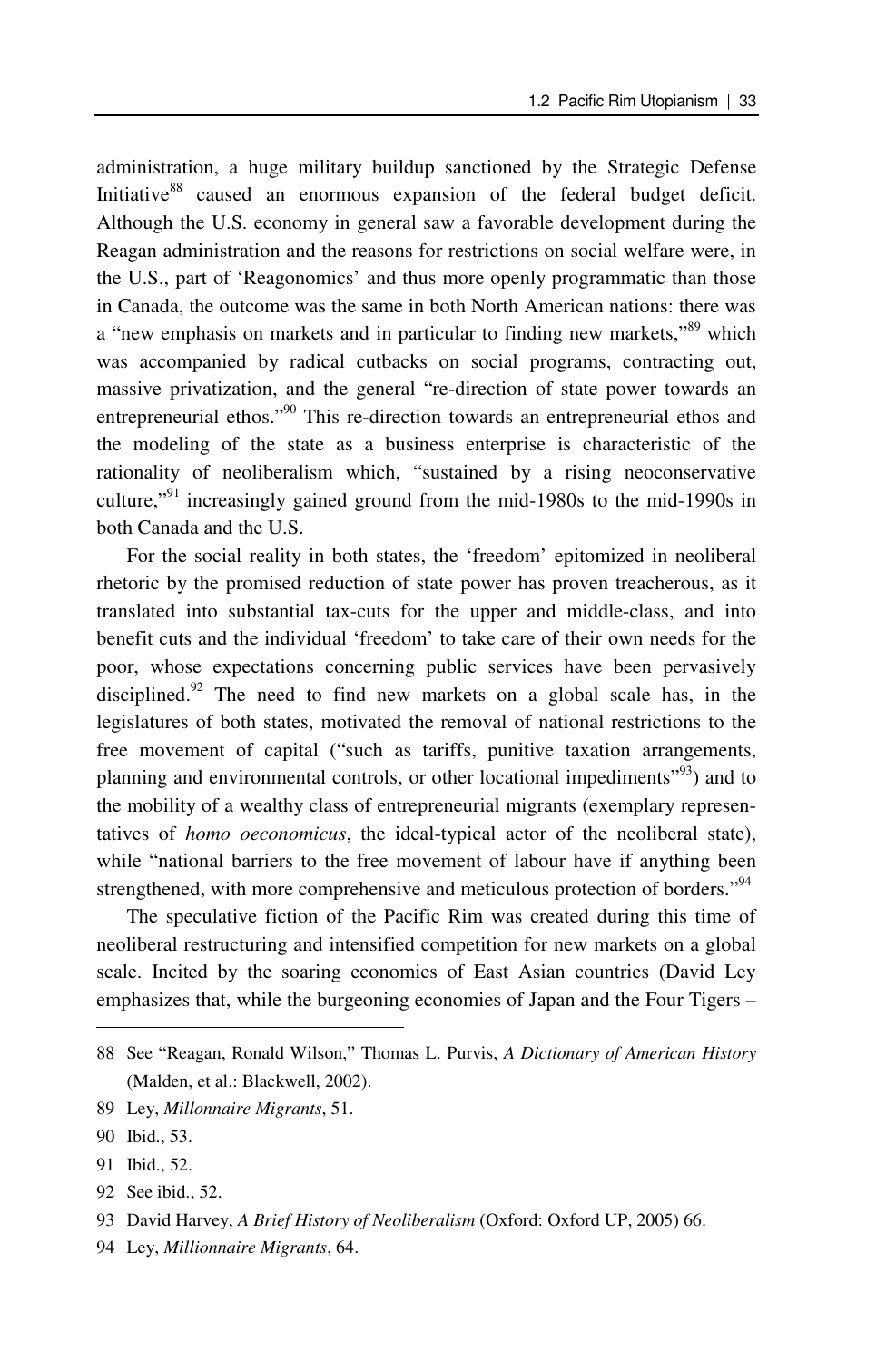Hong Kong, Singapore, South Korea, and Taiwan – were praised as economic models, China was, at the time, still considered a target market for North-American export rather than a model) the business sections of North-American mainstream media, in the 1980s, increasingly covered East Asian economic success, and "the Pacific Rim dramatically entered public consciousness."<sup>95</sup>It is important to note, however, that, in contrast to comparable "Atlantic networks which include also military, social and cultural relationships,"<sup>96</sup> "the Pacific Rim as a putative region was shaped in the North-American imagination as a business opportunity and little else."97

Joining the praise in the mainstream media, a striking number of motivational guides by North American economists, published from the mid-1980s to the early 1990s, euphorically celebrated Asian economic success, and, conjoining in their rhetoric tropes like 'miracle' and 'dynamism' with ideas of transnational convergence and free trade, greatly contributed to the shaping of the irreal space of the Pacific Rim: books like *The Third Wave* (Alvin Toffler, 1980), *The Chinese Connection* (Michael Goldberg, 1985), *The Pacific Century* (Staffan B. Linder, 1986), *Pacific Destiny* (Robert Elegant, 1990), and *Megatrends 2000* (John Naisbitt, 1990) were highly influential to the general "talking up"<sup>98</sup> of the Pacific Rim, and coined a futurologist lingo that Bruce Cumings has termed "rimspeak."99 According to Cumings, rimspeak reflects a tendency to gloss over political and cultural differences (such as the 'red scare' of communism) that had seemed insurmountable before the 1970s. Cumings argues that with the emergence of rimspeak and its product 'Pacific Rim,' a thoroughly strategic revaluation of these differences took place: "'Pacific Rim' invoked a newborn 'community' that anyone, socialist or not, could join…as long as they were capitalist. Rimspeakers of course continued to look with curiosity if not disdain upon anyone who did not privilege the market."<sup>100</sup>

Cumings's assessment reflects a widespread rejection by cultural critics of any positivist notion of the Pacific region. Published in *What Is In a Rim*,<sup>101</sup> an

<sup>95</sup> Ibid,. 41.

<sup>96</sup> Ley, *Millionnaire Migrants*, 41.

<sup>97</sup> Ibid., 65.

<sup>98</sup> Ibid., 46

<sup>99 &</sup>quot;Rimspeak: Or, The Discourse of the Pacific Rim," *What Is In A Rim: Critical Perspectives on the Pacific Region Idea*, ed. Arif Dirlik (Lanham: Rowman and Littlefield, 1998) 53-72.

<sup>100</sup> Ibid., 56.

<sup>101</sup> *What Is In A Rim: Critical Perspectives on the Pacific Region Idea*, ed. Arif Dirlik (Lanham: Rowman and Littlefield, 1998).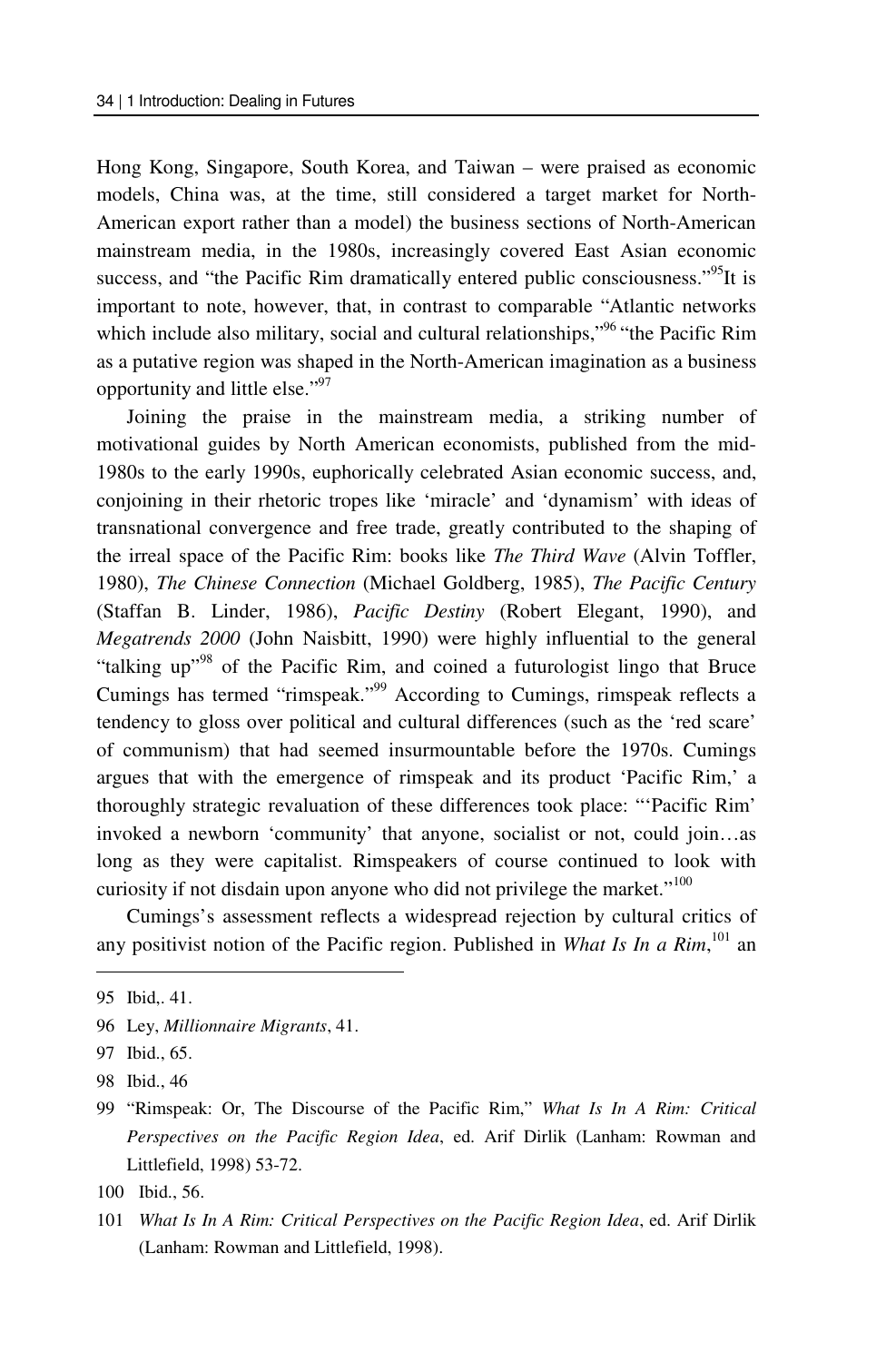interdisciplinary volume edited by Arif Dirlik and dedicated to the historicization and deconstruction of the Asia Pacific myth, Cumings's article analyzes rimspeak practitioners' speculative construction of the Pacific Rim as a future capitalist paradise, a borderless, utopian marketplace. Like Cumings, other contributors to *What Is In a Rim* show the Pacific Rim as a construct depending on textuality, the latest narrative version of a historical "earth inscription"<sup>102</sup> whose older mythical narratives were centered around the term 'discovery,' while concealing their ideological agenda and economic interest in the region, as well as their orientalist marginalization and suppression of Asian others. As Arif Dirlik argues, differing perspectives on the Pacific region are contingent upon situated-ness and location within a network of historical relationships; particularly the Euro-American Pacific region idea has, according to Dirlik, always been "a competing set of ideational constructs that project upon a certain location on the globe the imperatives of interest, power, or vision of these historically produced relationships."<sup>103</sup>

While Consuelo Leon traces the beginnings of a Pacific image in American minds back to information about Asia which reached Europe in the thirteenth century and was communicated to Americans through British culture,<sup>104</sup> Arif Dirlik aligns the beginning of an Asia Pacific idea with the global expansion of Europe in the sixteenth and seventeenth century.<sup>105</sup> Both Dirlik and Leon point to the crucial role of commerce as an incentive for the historical 'discoveries' in the Pacific area and the importance of traveler accounts, which were, according to Leon, immensely popular in European countries over several centuries. These early traveler accounts are interesting in the context of the late-twentieth century

- 102 Arif Dirlik, "The Asia-Pacific Idea," *What Is In A Rim: Critical Perspectives on the Pacific Region Idea*, ed. Arif Dirlik (Lanham: Rowman and Littlefield, 1998) 15-36, 19.
- 103 Dirlik, "The Asia-Pacific Idea," 15-16.

- 104 Consuelo Leon, "Foundations of the American Image of the Pacific," *boundary 2* 21.1 (1994): 17-29, 18. As an early example Leon mentions Marco Polo's account of his *Voyage to the Orient* (1271). This idea of a mediation of the Pacific image by British culture may also account for the susceptibility to the Pacific Rim imaginary of economists and political leaders in Canada.
- 105 "The Asia Pacific Idea," 16. See also Dennis O. Flynn and Arturo Giraldez, "The Pacific Rim's Past Deserves a Future," *Studies in the Economic History of the Pacific Rim*, eds. Sally Miller, et al. (London: Routledge, 1998) 1-18. According to Flynn and Giraldez, the birth of European trading in the Pacific area – initiated by Spain and labeled 'Manila Galleon Trade'– can be exactly dated, since it coincided with the founding of the city of Manila in 1571.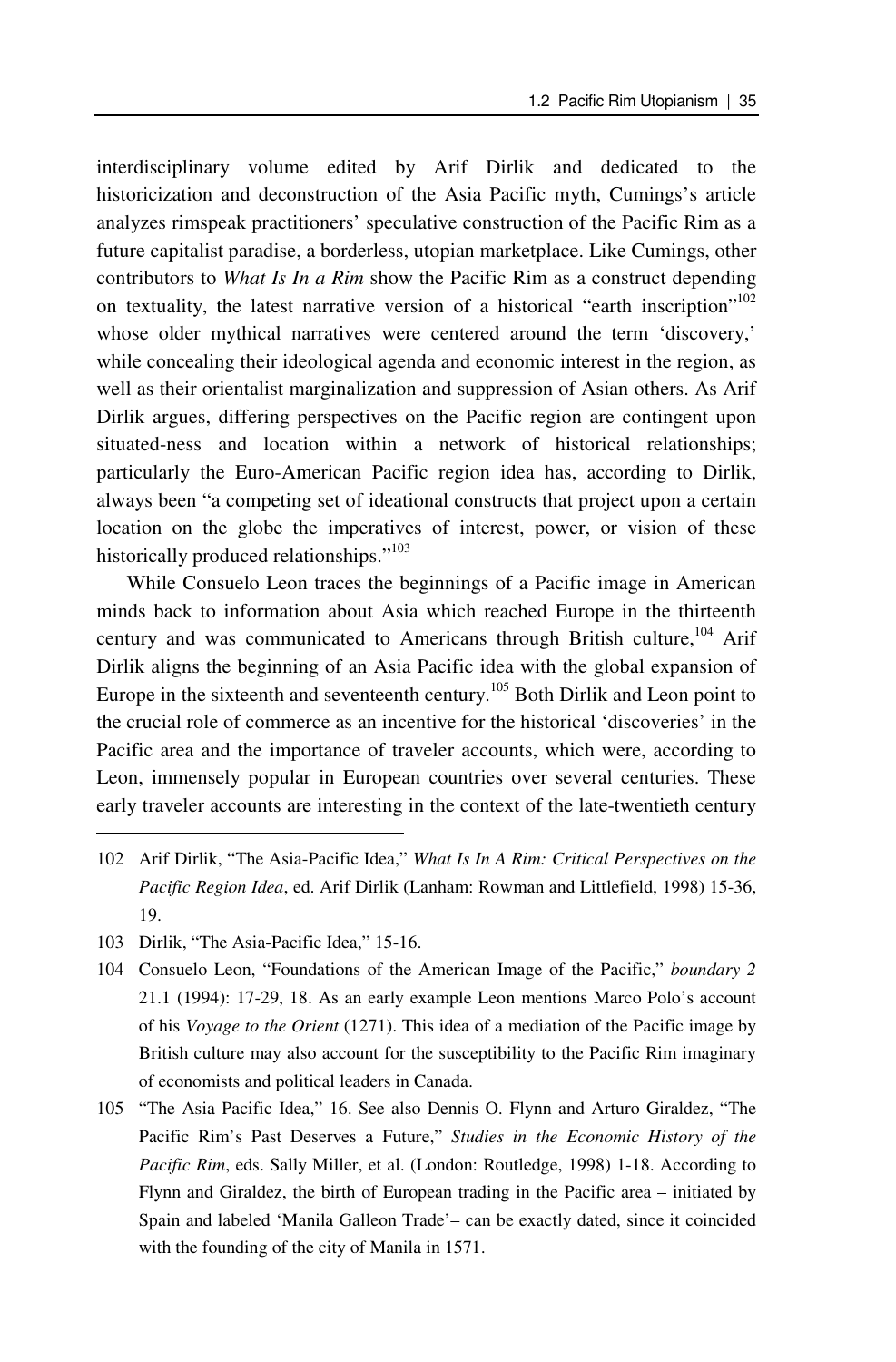$\overline{a}$ 

Pacific Rim imaginary, because they reflect an inseparability of travel and trade, and, beneath a documentary demeanor, apply decidedly literary, aestheticizing strategies to create images of a Pacific cornucopia, a Pacific paradise inhabited by friendly savages waiting for civilization through European travelers and traders. Their attraction to European readers was based upon a predictable generic structure<sup>106</sup> that allowed a kind of discursive time travel to a stage of primitivism that Europeans had only recently left behind.

At once affirming Europe as their civilized place of enunciation and composing the Pacific area as an empty *terra incognita*, inhabited merely by promiscuous cannibals, fifteenth and sixteenth century traveler accounts laid the foundation for a hegemonic Euro-American strategy of appropriation by representation that was, on both continents, complemented by increasing mapmaking activity. In 1783, the publication of James Cook's *Journal of Captain Cook's Last Voyage to the Pacific Ocean in the Quest of a North-West Passage* ushered in a whole century of Euro-American trade and colonization, an era that historians would later term the 'Age of Cook.'107 In the Age of Cook, immediately after the American Revolutionary War, the newly independent United States of America started to create a maritime American empire with a China a trade of its own, and intensified the Pacific whaling that played an

- 106 In his reading of Montaigne's essay "Of Cannibals: The Savage 'I'," Michel de Certeau describes the formulaic structure of sixteenth-century traveler accounts as consisting of three basic elements: a framing meta-discourse of the outbound journey to a strange, different place, "starting out in search of the other with the impossible task of saying the truth," followed by an 'ethnological' description of the savage society as seen by a true witness who idealizes the savage community as a beautiful organic body, transforming even cannibalism and polygamy into forms of beauty, and finally the homecoming of the traveler-narrator whose transformed perspective is "augmented with the authority to speak in the name of the other and command belief." "Montaigne's 'Of Cannibals: The Savage 'I'," *Heterologies: Discourse on the Other* (London: U of Minnesota P, 1997) 67-79, 69. Tracing a pattern in eighteenth-century Pacific travel writing, Michelle Burnham argues that "accounts of Pacific travel are characterized […] by modes of narrativizing risk that reflect a new eighteenth-century conception of numbers and time, and that work to conceal the violence and loss that often characterized these voyages." "Trade, Time, and Risk in Pacific Travel Writing," *Early American Literature* 46.3 (2011): 425- 447, 431.
- 107 See Leon, "Foundations," 18. Michelle Burnham mentions that George Vancouver who explored the northwest coast and particularly British Columbia in the 1790s was a member of Cook's third expedition. See "Trade, Time, and Risk," 433.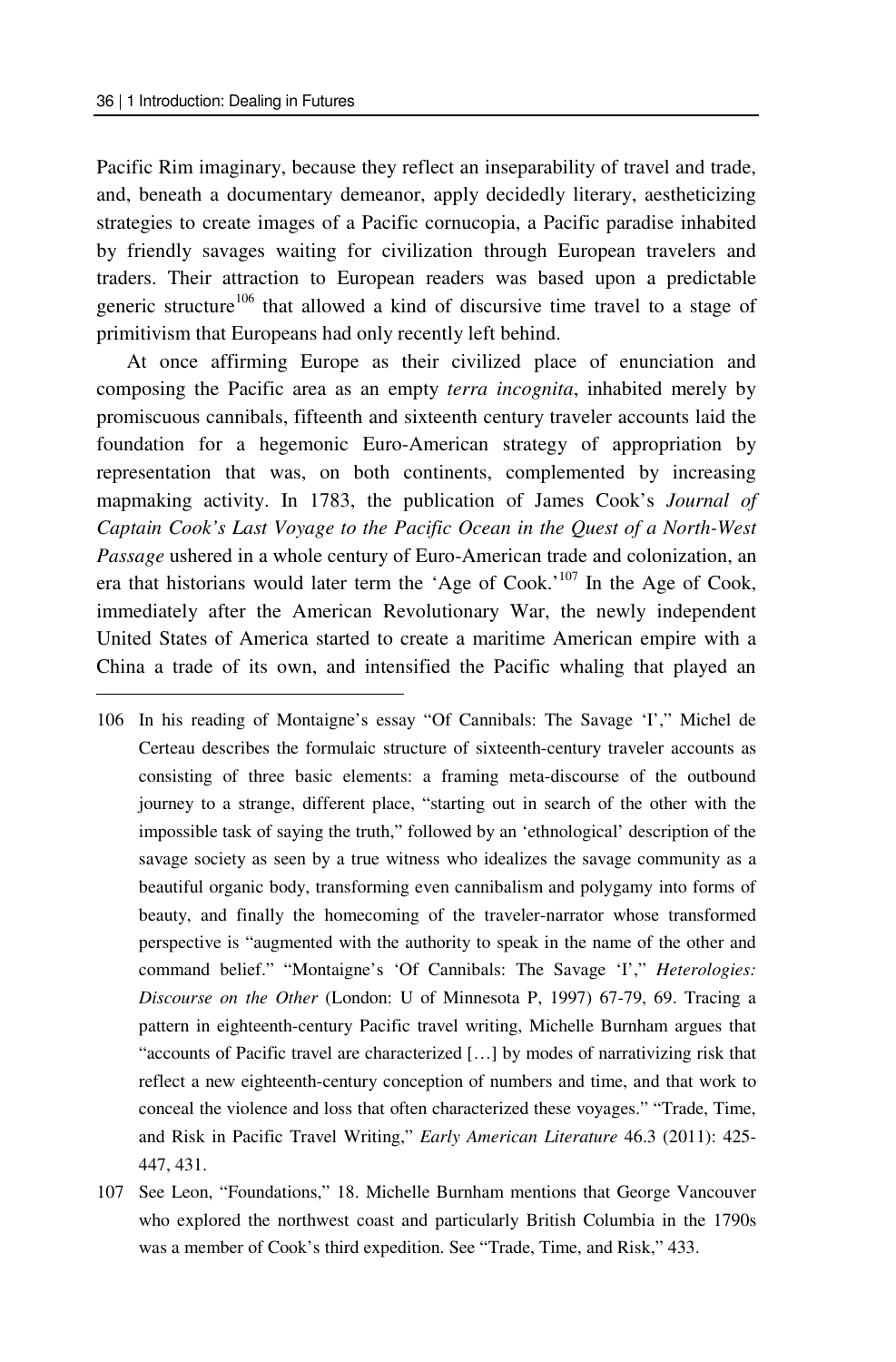important part in the New England economy,<sup>108</sup> long before the idea of a continental empire 'from sea to shining sea' was fully realized. Even Euro-American struggles over territorial claims on the American continent<sup>109</sup> were at least in part motivated by the quest and the international competition for direct access to and control over the Pacific coast.<sup>110</sup> The imperative to write the map of the new American nation in a quest for political cohesion was thus inextricably linked to the quest for economic growth and new markets, an interplay of nation-building and economically motivated imperialism that had characterized the capitalist market society from its beginning in the Early Modern era.<sup>111</sup>

Since U.S.-American nation-building hinged upon an idea of progress that included both the need to sever ties to the European mother country and an imperative for territorial expansion and economic growth, the American pursuit of hegemony over the North-West coast was doubly motivated and fuelled by cartography and literature produced by travelers, traders, and whalers. Consuelo Leon stresses the intense interest in mapmaking and in the exploration of the North-West coast of the Early Republic political elite, and particularly of Thomas Jefferson, "whose vast geographical knowledge was augmented by political pragmatism, [and who] fostered a metamorphosis of the American perception of the Pacific from a rich, but vague notion to one that demanded concrete governmental policies that protected American interests." 112

By 1820, cartography and literature, commerce and international rivalry about and around the Pacific had shaped the idea of an enormous wealth in the region, as well as the imperative of U.S.-American control over it. As Consuelo

- 110 See Leon, "Foundations," 26.
- 111 See Christine So, *Economic Citizens: A Narrative of Asian American Visibility* (Philadelphia: Temple UP, 2008) 16.
- 112 Leon, "Foundations," 26.

<sup>108</sup> See Dirlik, "The Asia Pacific Idea," 19.

<sup>109</sup> See Paul Giles, "The Deterritorialization of American Literature," *Shades of the Planet: American Literature as World Literature*, eds. Wai Chee Dimmock and Lawrence Buell (Princeton: Princeton UP, 2007) 39-61. While Leon reads smaller conflicts like the Nootka Sound controversy (1789) as instances of historical Euro-American rivalries that are indicative of "the real value placed on the Northwest coast and trans-Pacific commerce" ("Foundations,"26), Giles points to similar reasons underlying the British-American War of 1812 and the Mexican War (1846). Giles emphasizes the importance of geography and maps to American education at the time; he stresses that the reciting of place names functioned as the imaginative appropriation of an unsettled continent. (See esp. 42).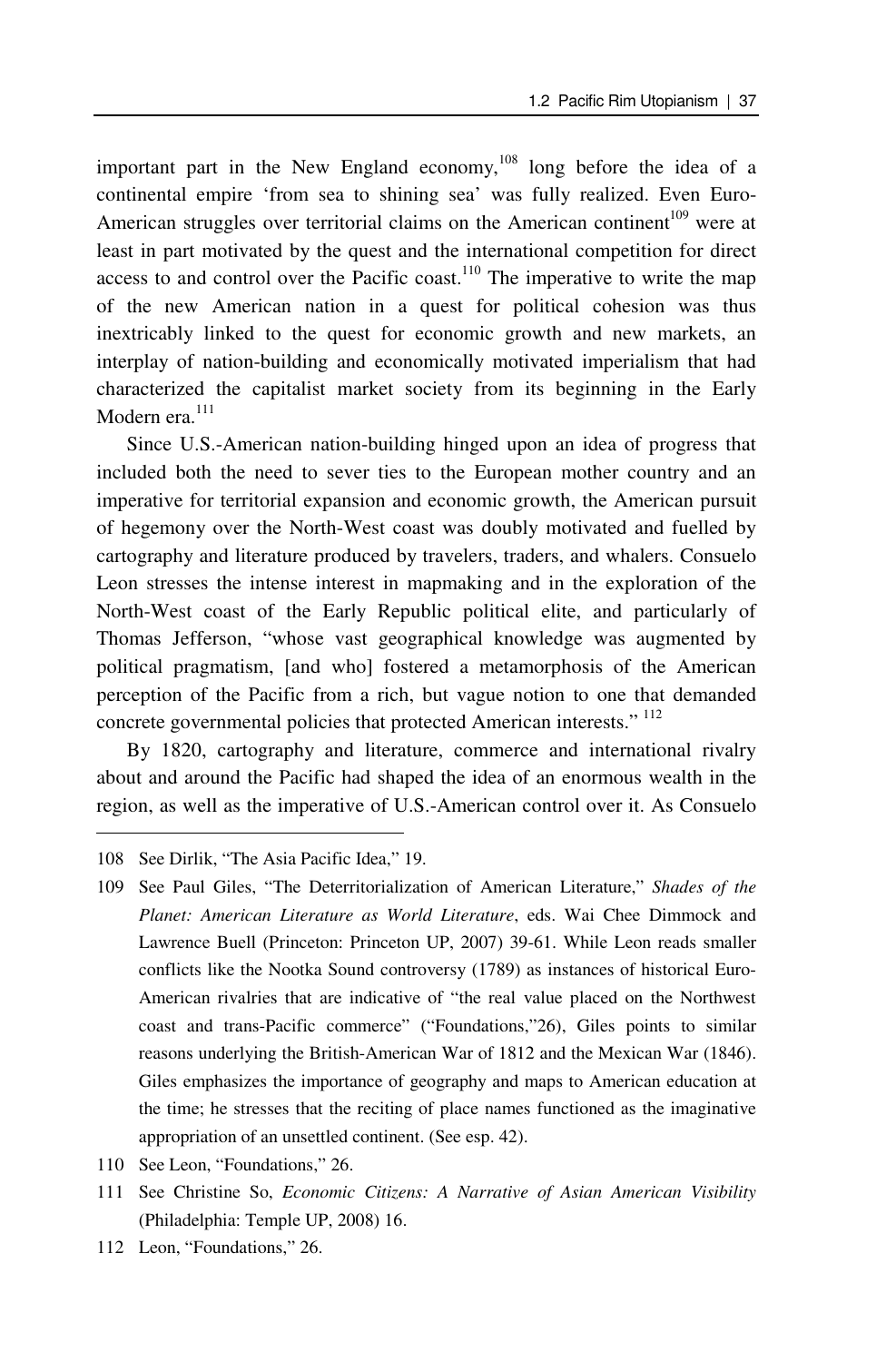$\overline{a}$ 

Leon writes, "The United States, as a new nation, understood that, regardless of its relationship to Europe, the Pacific Ocean would be the more decisive element in defining its future." The futurist ring in Leon's diction reflects the utopian fantasy involved in these early American ideas of the Pacific, a utopianist tone that foreshadows the utopianist rhetoric and narrative construction of the latetwentieth-century Pacific Rim ideology. In the formation of this ideology, California and its rapid development played a crucial role. Shortly before the formal incorporation of California into the nation in 1850, the discoveries of gold in 1846 and the ensuing gold rush had "kicked off an unparalleled movement of persons, animals and equipment,"<sup>113</sup> transforming the southern part of the North American Pacific coast region from a thinly settled frontier, controlled by Roman Catholic missions, into a new state, bustling with 250,000 people. Subsuming the impact and implications of the gold disvoveries, Edward W. Soja writes:

Out of practically nowhere, a formidable capitalist presence emerged along the Pacific Ocean rim of the New World, beginning a Californian tilt to the global space economy of capitalism that would continue for the next century and a half. California gold significantly fuelled the recovery and expansion of industrial capitalism after the age of revolution, helped prime the pump for the territorial consolidation and rapid urban industrialization of the United States, and deposited in the San Francisco bay region one of the late nineteenth century's most dynamic centres of accumulation. But the process, once begun, did not end there. $^{114}$ 

With California having ended its frontier status and having turned into a "dynamic centre of accumulation," the Pacific region had become the new "frontier of capitalist development<sup>"115</sup> What comes to the fore in this perpetual movement of the frontier to ever new territories is the inextricable relationship between the ideology of Manifest Destiny and the market character of the frontier. Emphasizing the centrality of the market to the frontier as a moving concept, Richard White describes the frontier as the middle ground of exchange

<sup>113</sup> Karen Clay, "Mexican California: Trade, Institutions and Law," *Studies in the Economic History of the Pacific Rim*, eds. Sally M. Miller, et al. (London: Routledge, 1998) 197-209, 191.

<sup>114</sup> *Postmodern Geographies: The Reassertion of Space in Critical Social Theory* (London: Verso, 1989) 191.

<sup>115</sup> Dirlik,"There is More in the Rim Than Meets the Eye," *What Is In A Rim: Critical Perspectives on the Pacific Region Idea*, ed. Arif Dirlik (Lanham: Rowman and Littlefield, 1998), 352-369, 352.